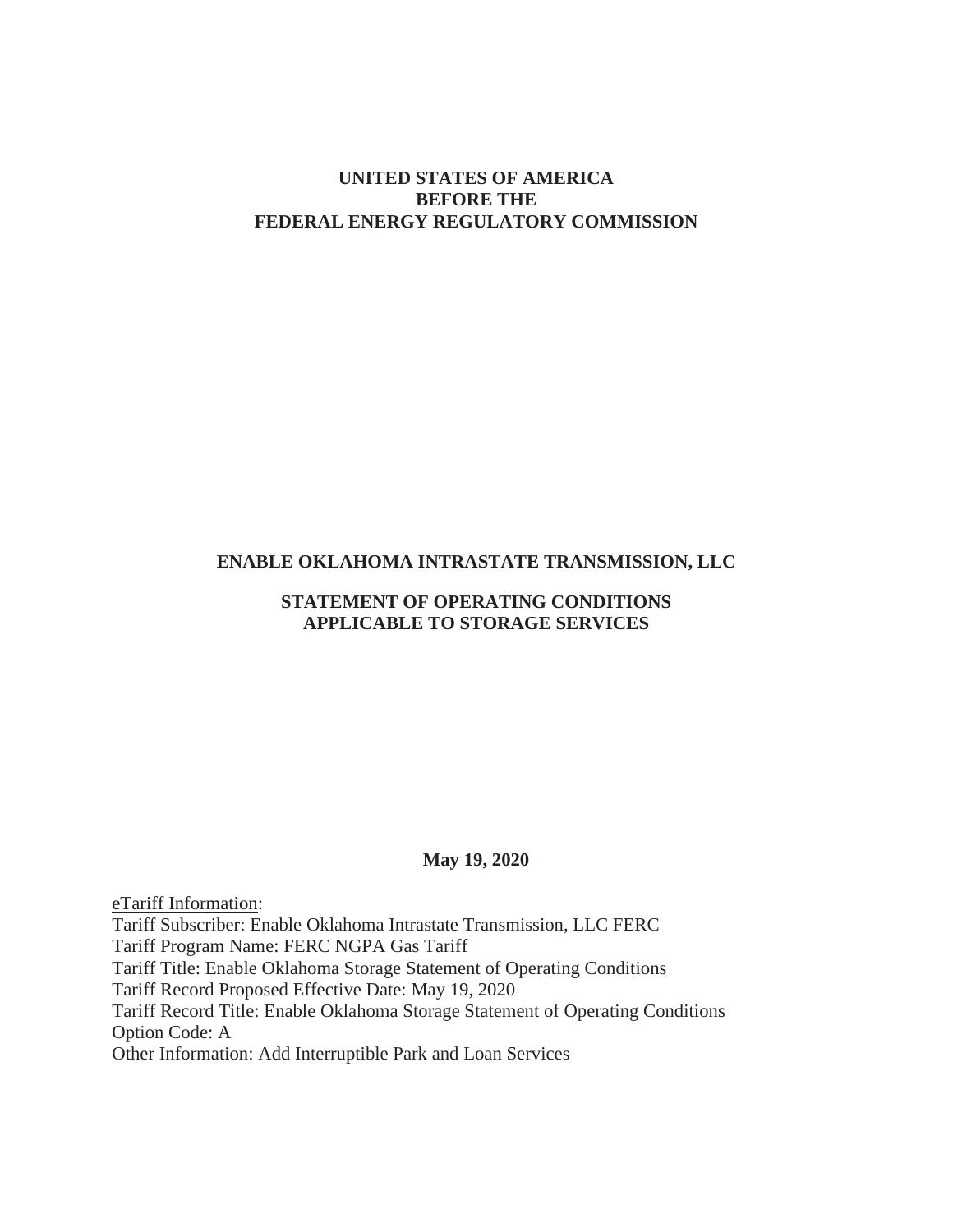# **STATEMENT OF OPERATING CONDITIONS APPLICABLE TO STORAGE SERVICES OF ENABLE OKLAHOMA INTRASTATE TRANSMISSION, LLC**

# **IN COMPLIANCE WITH 18 C.F.R. PART 284**

# **TABLE OF CONTENTS**

|             | 1.0 |                                                   |  |  |  |  |
|-------------|-----|---------------------------------------------------|--|--|--|--|
|             | 2.0 |                                                   |  |  |  |  |
|             |     |                                                   |  |  |  |  |
|             | 3.0 |                                                   |  |  |  |  |
|             | 4.0 |                                                   |  |  |  |  |
|             | 5.0 |                                                   |  |  |  |  |
|             |     |                                                   |  |  |  |  |
| <b>RATE</b> |     | SUMMARY FOR NGPA<br>SECTION 311<br><b>STORAGE</b> |  |  |  |  |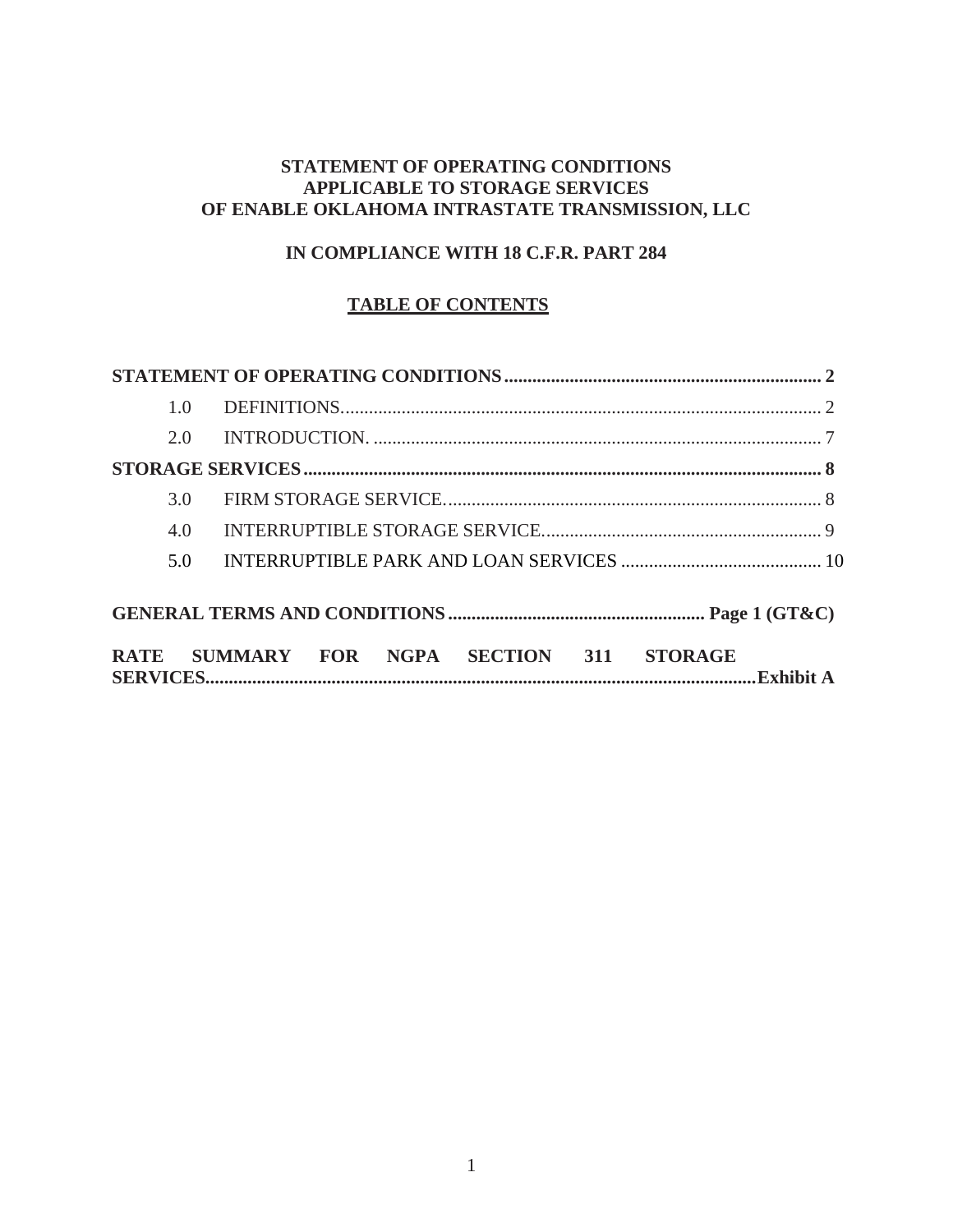# **ENABLE OKLAHOMA INTRASTATE TRANSMISSION, LLC STATEMENT OF OPERATION CONDITIONS APPLICABLE TO STORAGE SERVICES**

#### 1.0 **DEFINITIONS.**

- 1.1 "Btu" shall mean British Thermal Unit and, where appropriate, shall mean the plural thereof. One (1) Btu shall mean one British Thermal Unit, and is defined as the quantity of heat required to raise the temperature of one (1) pound of pure water from fifty-eight & five-tenths (58.5) degrees Fahrenheit to fifty-nine and five-tenths (59.5) degrees Fahrenheit at a constant pressure of fourteen & seventy-three hundredths pounds per square inch absolute (14.73 psia).
- 1.2 "Central Prevailing Time" shall mean Central Standard Time or Central Daylight Savings Time, as applicable in Oklahoma.
- 1.3 "Customer" shall mean the customer requesting or contracting for storage service.
- 1.4 "Day" shall mean a period of twenty-four (24) consecutive hours beginning at 9:00 a.m. Central Prevailing Time.
- 1.5 The term "delivery", "deliver", or "delivered" shall refer to the physical transfer of possession of Gas from Storage Provider to Customer or Customer's carrier.
- 1.6 "FERC" shall mean the Federal Energy Regulatory Commission or any successor regulatory agency.
- 1.7 "Firm Storage Service Agreement" shall mean a written service agreement describing the firm service to be furnished by Storage Provider for Customer.
- 1.8 "Firm Storage Service" shall mean storage service that is provided on a firmbasis, is not subject to a prior claim by another Customer or another class of service, and receives the same priority as storage service received by any other firm Customer in that it has the highest priority of storage service offered by Storage Provider.
- 1.9 "Force Majeure" shall have the definition and meaning set forth in Section 13.3 of the General Terms and Conditions.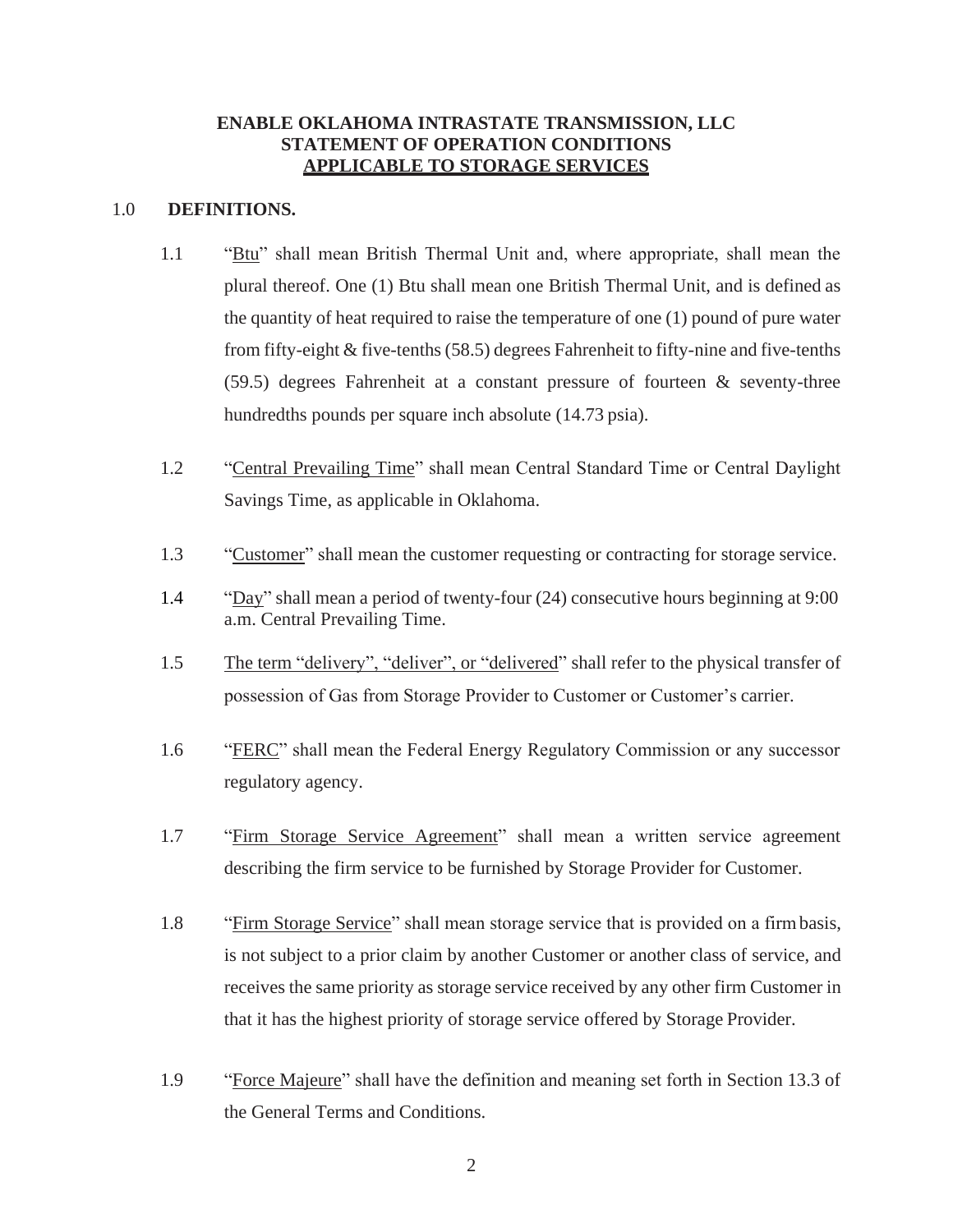- 1.10 "Gas," "gas" or "natural gas" shall mean natural gas as produced in its natural state, whether or not stored or processed prior to receipt or delivery, and that meets the respective quality standards for receipt and delivery contained in the General Terms and Conditions to Storage Provider's effective Statement of Operating Conditions for Transportation Service.
- 1.11 "Injected Quantity" shall mean the quantity of gas received into Storage Provider's Storage Facilities by or on behalf of Customer.
- 1.12 "Injection Point" shall mean the point located at the inlet to the yard piping of one of Storage Provider's Storage Facilities at which gas is delivered on Customer's behalf to Storage Provider for injection into storage.
- 1.13 "Interruptible Park and Loan Service Agreement" shall mean a written service agreement describing the Interruptible Park Service and/or Interruptible Loan Service to be furnished by Storage Provider to Customer and any Transaction Confirmations executed under such agreement.
- 1.14 "Interruptible Loan Service" shall mean a service through which Storage Provider will loan specified quantities of natural gas to a Customer under the terms specified in Section 5 of this SOC.
- 1.15 "Interruptible Park Service" shall mean a service through which Storage Provider will accept specified quantities of natural gas to a Customer under the terms specified in Section 5 of this SOC.
- 1.16 "Interruptible Storage Service" shall mean storage service, including Interruptible Park Service and Interruptible Loan Service that is provided on an interruptible basis in that the capacity used to provide the service is subject to a prior claim by another Customer or another class of service and receives a lower priority than such other classes of service.
- 1.17 "Interruptible Storage Service Agreement" shall mean a written service agreement describing the interruptible service to be furnished by Storage Provider to Customer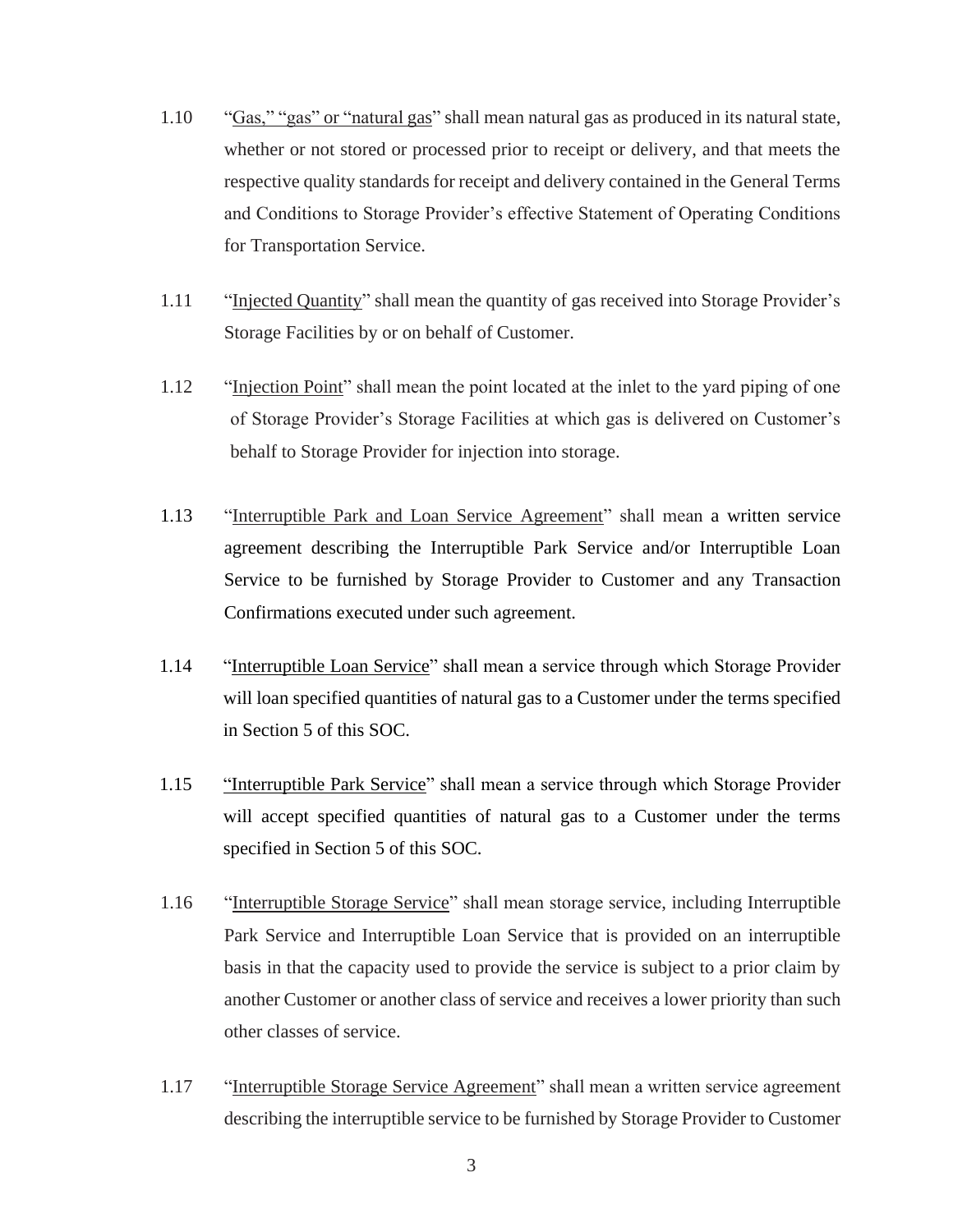and any Transaction Confirmations executed thereto.

- 1.18 "Loan Account" shall mean an account reflecting the aggregate quantities of gas that Storage Provider shall have loaned to a Customer under an Interruptible Park and Loan Service Agreement.
- 1.19 "Market Value of Loaned Gas" shall mean the Customer's Loan Balance, if any, as specified in the Interruptible Park and Loan Service Agreement multiplied by the price of gas agreed to between Storage Provider and Customer and set forth in the Interruptible Park and Loan Service Agreement.
- 1.20 "Maximum Daily Injection Quantity ('MDIQ')" shall mean the maximum quantity of gas that Customer may deliver to Storage Provider for injection into Storage Provider's Storage Facilities on a ratable basis during any Day, as agreed upon by Storage Provider and Customer and set forth in Customer's Storage Service Agreement.
- 1.21 Maximum Daily Withdrawal Quantity ('MDWQ')" shall mean the maximum quantity of gas that Customer may withdraw from Storage Provider's Storage Facilities on a ratable basis during any Day, as agreed upon by Storage Provider and Customer and set forth in Customer's Storage Service Agreement.
- 1.22 "Maximum Loan Balance ('MLB')" shall mean the maximum quantity of gas which Storage Provider will loan to a Customer and debit to Customer's Loan Account under an Interruptible Park and Loan Service Agreement.
- 1.23 "Maximum Park Balance ('MPB')" shall mean the maximum quantity of gas which Storage Provider will receive and credit to a Customer's Park Account under an Interruptible Park and Loan Service Agreement.
- 1.24 "Maximum Storage Quantity ('MSQ')" shall mean the maximum quantity of gas that Customer may store in Storage Provider's Storage Facilities at any one time, as set forth in Customer's Storage Service Agreement, or (ii) Customer's MPB or Customer's MLB under its Storage Service Agreement.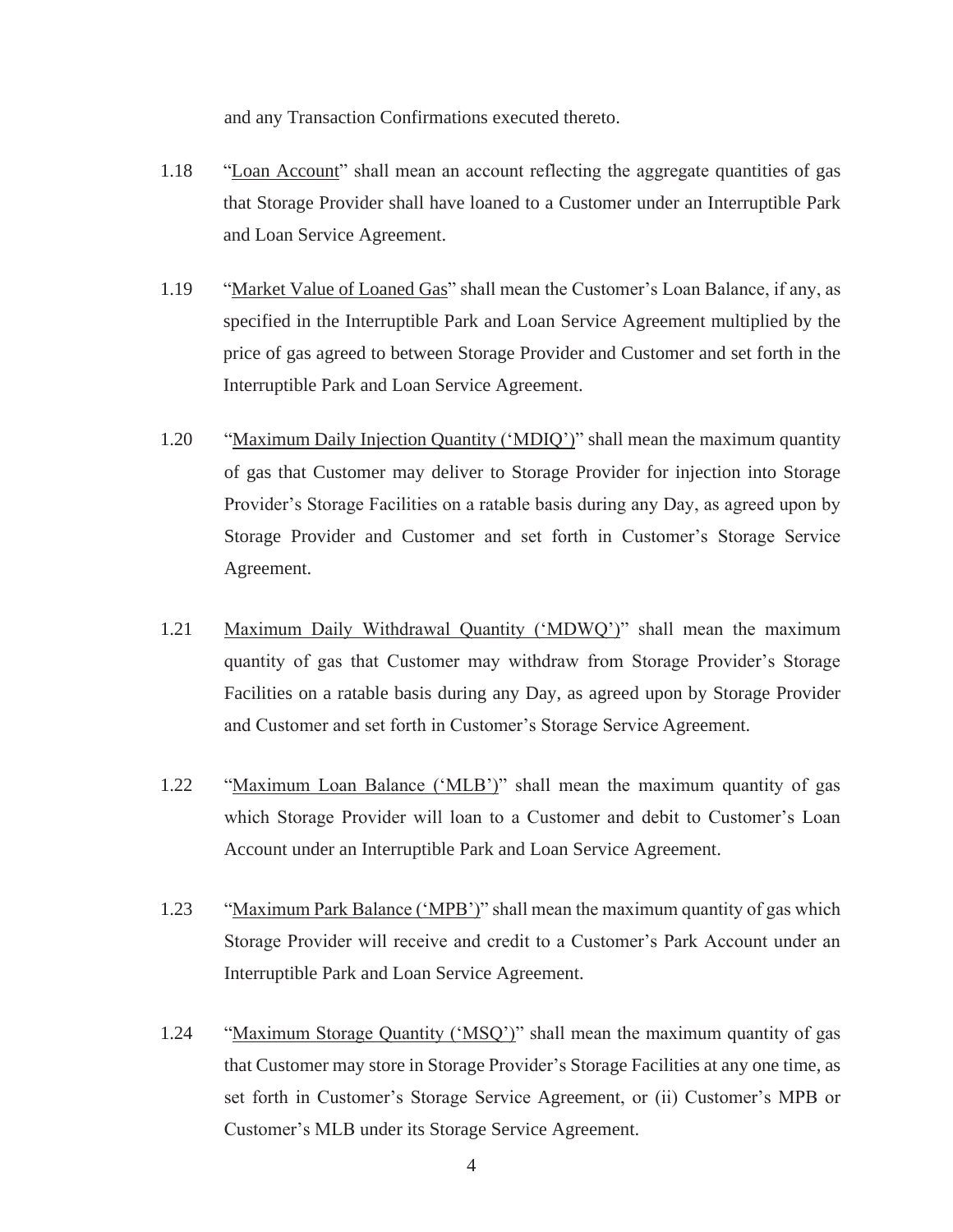- 1.25 "MMBtu" shall mean one million (1,000,000) Btu.
- 1.26 "Month" shall mean a period of time beginning at 9:00 a.m. Central Prevailing Time on the first (1st) Day of a calendar Month and extending to 9:00 a.m. Central Prevailing Time on the first (1st) Day of the following calendar Month.
- 1.27 The terms "nomination", "nominate" or "nominated" shall mean the request for services at a specified time, date, quantity, rate and priority at the Point(s) of Receipt and Delivery.
- 1.28 "Park Account" shall mean an account reflecting the aggregate quantities of gas that Storage Provider shall have received for parking on a Customer's behalf under an Interruptible Park and Loan Service Agreement.
- 1.29 "Party" or "Parties" shall refer to Storage Provider or Customer individually or collectively, as may be appropriate herein.
- 1.30 "psia" shall mean pounds per square inch absolute.
- 1.31 The terms "receipt", "receive", or "received" shall refer to the physical transfer of possession of gas from Customer or Customer's carrier to Storage Provider.
- 1.32 "Request for Bids ('RFB')" shall mean a document issued by Storage Provider requesting interested Customers to submit bids for storage capacity and setting forth any specific terms and/or limitations applicable to such capacity.
- 1.33 "Discretion" shall mean Storage Provider's discretion exercised in a reasonable non-discriminatory manner.
- 1.34 "Storage Facilities" shall mean Storage Provider's Stuart and Wetumka storage fields and all associated and appurtenant facilities and equipment.
- 1.35 "System Fuel" shall mean mainline compression fuel plus lost and unaccounted for gas used on Storage Provider's transmission system. Such System Fuel will be calculated annually pursuant to the fuel tracker set forth in Exhibit "A" to Storage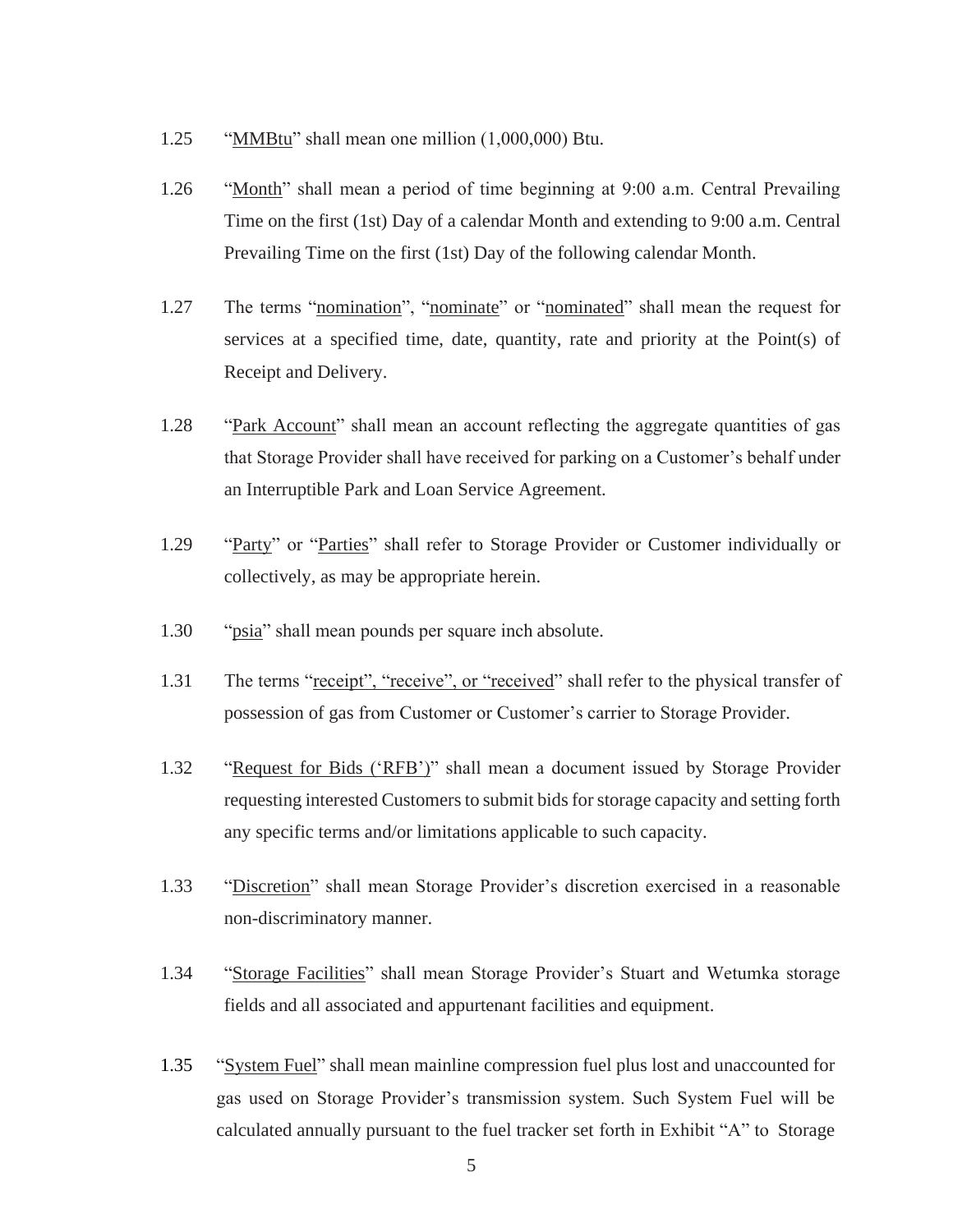Provider's Statement of Operating Conditions Applicable to Transportation Services.

- 1.36 "Storage Fuel" shall mean an incremental quantity of gas separate from System Fuel that is used for compressor fuel and lost and unaccounted for gas for Storage Provider's storage operations. Customer shall deliver to Storage Provider Storage Fuel in excess of Customer's Injected Quantity, Loan Balance and/or Park Balance, as applicable, in accordance with Section 7.1 of the General Terms and Conditions, calculated using the rate(s) stated in Exhibit A.
- 1.37 "Storage Service Agreement" shall mean a written service agreement providing for the storage of gas by Storage Provider for Customer, including a Firm Storage Service Agreement, an Interruptible Storage Service Agreement, or an Interruptible Park and Loan Service Agreement, and any Transaction Confirmations executed pursuant to an Interruptible Storage Service Agreement or an Interruptible Park and Loan Service Agreement.
- 1.38 "Storage Provider's Internet Website" shall mean Storage Provider's electronically accessible web site at [http://pipelines.enablemidstream.com/EOIT.html.](http://pipelines.enablemidstream.com/EOIT.html)
- 1.39 "System Operations Orders" shall mean orders issued by Storage Provider to maintain or restore the operational integrity of Storage Provider's Storage Facilities, alleviate conditions that threaten safe operations, or which are required to maintain efficient and reliable service.
- 1.40 "Transaction Confirmation" shall mean a document issued by Storage Provider pursuant to an Interruptible Storage Service Agreement or an Interruptible Park and Loan Service Agreement that records an agreement by a Customer to enter into a storage transaction with Storage Provider.
- 1.41 "Transportation Service Agreement" shall mean a written service agreement executed in accordance with Storage Provider's effective Statement of Operating Conditions for Transportation Service providing for the transportation by Storage Provider on its transmission system of gas to be injected into and/or withdrawn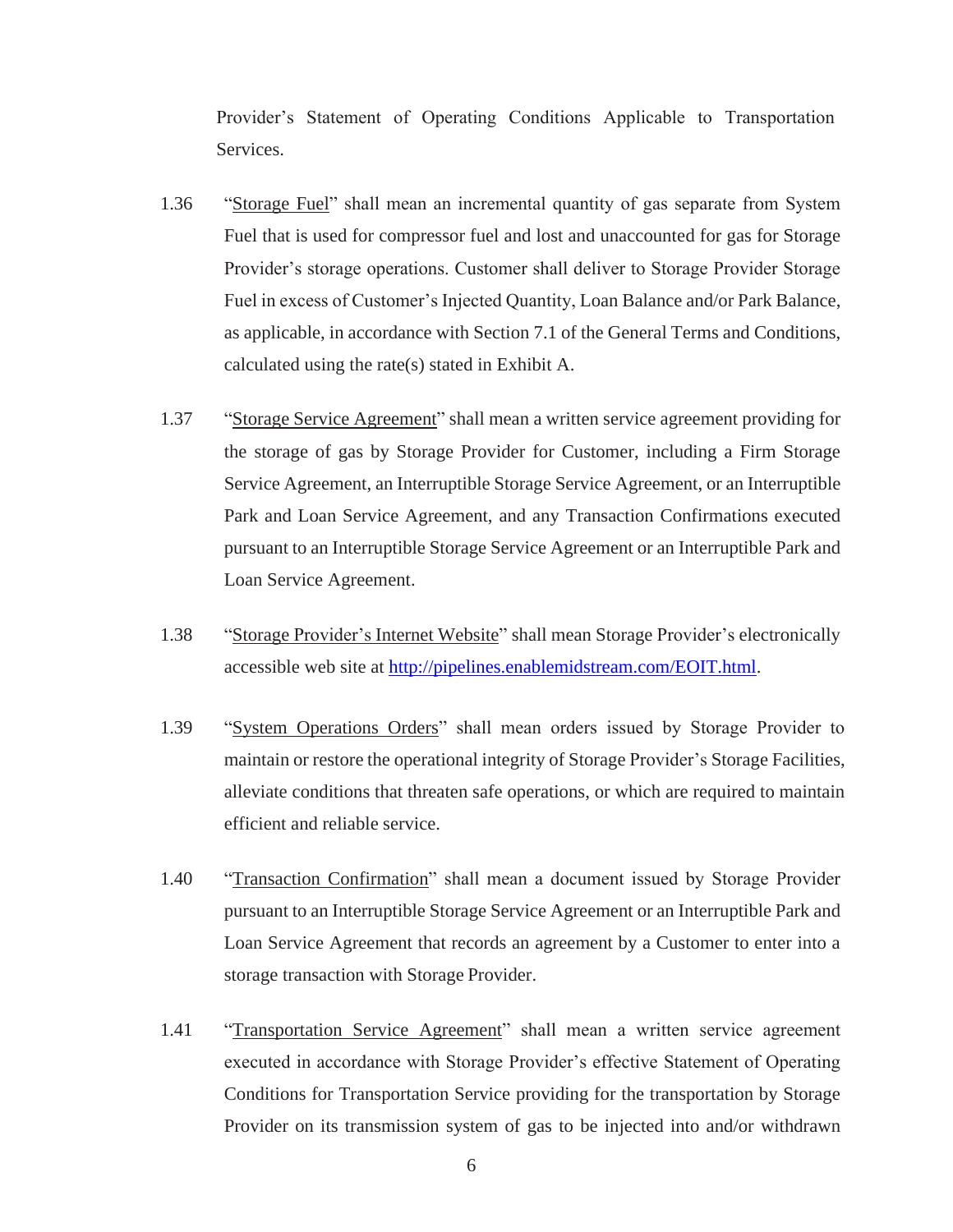from storage in conjunction with the Storage Service Agreement.

- 1.42 "Withdrawal Point" shall mean for storage and storage-related services hereunder the point located at the outlet of the yard piping of one of Storage Provider's Storage Facilities at which Storage Provider will deliver gas to Customer or Customer's carrier upon withdrawal from storage.
- 1.43 "Working Day" shall mean the days Monday through Friday, inclusive, but excluding any federal holidays and holidays observed by Storage Provider.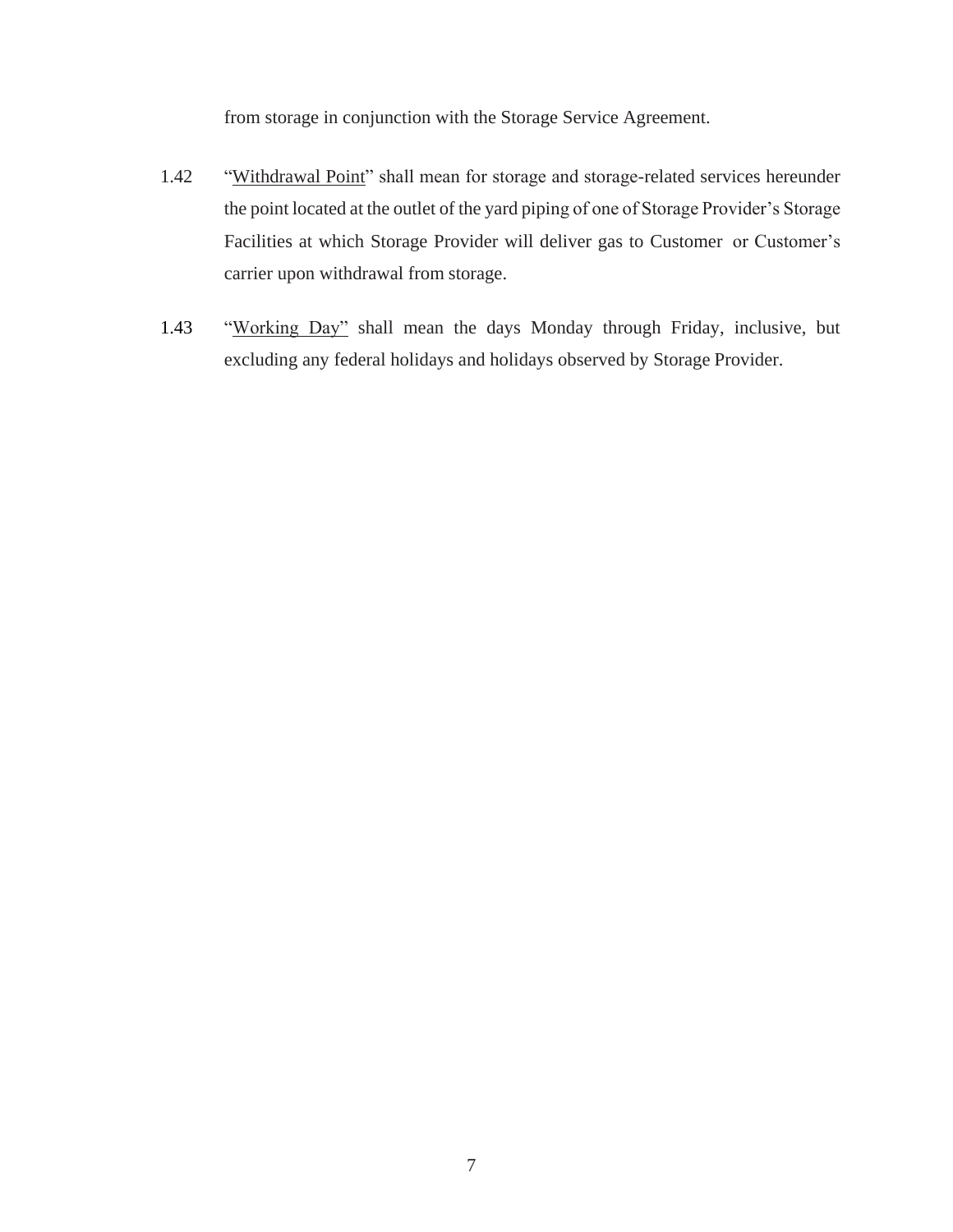#### 2.0 **INTRODUCTION.**

- 2.1 Enable Oklahoma Intrastate Transmission, LLC (hereinafter "Storage Provider"), an intrastate pipeline with facilities located wholly within the State of Oklahoma, is exempt from regulation under the Natural Gas Act of 1938 ("NGA") and from the jurisdiction held by the Federal Energy Regulatory Commission ("FERC") under the NGA. Services provided by Storage Provider hereunder shall be provided pursuant to Section 311(a)(2) of the Natural Gas Policy Act of 1978 ("NGPA") and Subpart C of Part 284 of FERC's regulations promulgated pursuant to the NGPA. Any storage services that Storage Provider provides will be governed by, and must comply with, the terms and conditions set forth in this Statement of Operating Conditions Applicable to Storage Service (hereinafter, "Statement of Operating Conditions") and will be consistent with, and shall not infringe upon, Storage Provider's status as a non-jurisdictional intrastate pipeline under the NGA or otherwise subject Storage Provider to FERC's NGA jurisdiction.
- 2.2 "On behalf of" test. All transactions for storage services involving natural gas that has flowed or will flow in interstate commerce must meet the "on behalf of" test set forth in Section 284.122(d) of FERC's regulations. The "on behalf of" test is met where:
	- (a) An interstate pipeline or local distribution company ("LDC") has physical custody of and transports the gas at some point, or
	- (b) The interstate pipeline or LDC holds title to the gas at some point, which may occur prior to, during, or after the time the gas is being stored by transporter, for a purpose related to its status and functions as an interstate pipeline or LDC.

Customer shall warrant that it satisfies the "on behalf of" test as to gas to be stored under a Storage Service Agreement and shall provide to Storage Provider documentation necessary to verify compliance with the "on behalf of" test, upon Storage Provider's request. If, in the opinion of Storage Provider's counsel, the qualifying status of a Customer or a transaction is in doubt, Storage Provider shall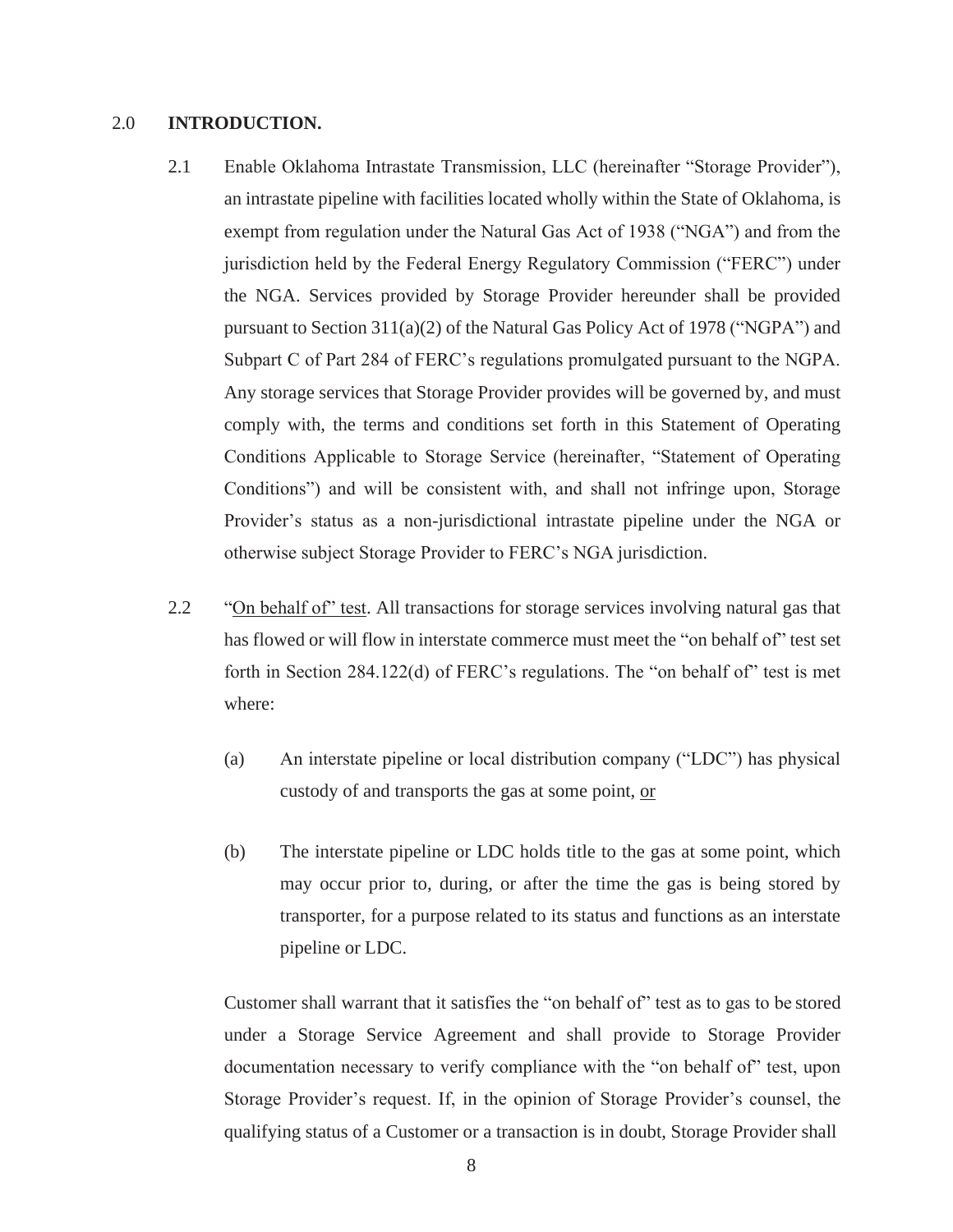not be obligated to provide storage services for Customer; however, Customer may receive such services if it applies for and receives a non-appealable final ruling from FERC, or successor agency thereto, affirming that Customer qualifies to receive interstate service under NGPA Section 311(a)(2).

- 2.3 Storage Provider reserves the right to offer additional services not listed in Section 2.4 below, subject to Storage Provider's filing of a revised Statement of Operating Conditions with the FERC and obtaining any necessary rate authorization.
- 2.4 **STORAGE SERVICES.** The following storage and storage-related services shall be offered by Storage Provider pursuant to the terms and conditions set forth in this Statement of Operating Conditions:
	- (a) Firm Storage Service
	- (b) Interruptible Storage Service
	- (c) Interruptible Park Service
	- (d) Interruptible Loan Service

#### 3.0 **FIRM STORAGE SERVICE.**

- 3.1 Storage Provider may enter into a Firm Storage Service Agreement with any Customer that meets all criteria for the receipt of such service set forth in Section 2.2 and Section 1.0 of the General Terms and Conditions under which, subject to the availability of storage capacity in Storage Provider's Storage Facilities, Storage Provider shall provide Firm Storage Services to Customers on a non-discriminatory basis pursuant to Section  $311(a)(2)$  of the NGPA and Part 284 of FERC's regulations thereunder. The Firm Storage Service Agreement shall set forth the term of any Firm Storage Service.
- 3.2 During the term of the Firm Storage Service Agreement, Storage Provider shall provide firm storage service to Customer with a Maximum Storage Quantity ("MSQ"), Maximum Daily Injection Quantity ("MDIQ") and Maximum Daily Withdrawal Quantity ("MDWQ"), as specified in the Firm Storage Service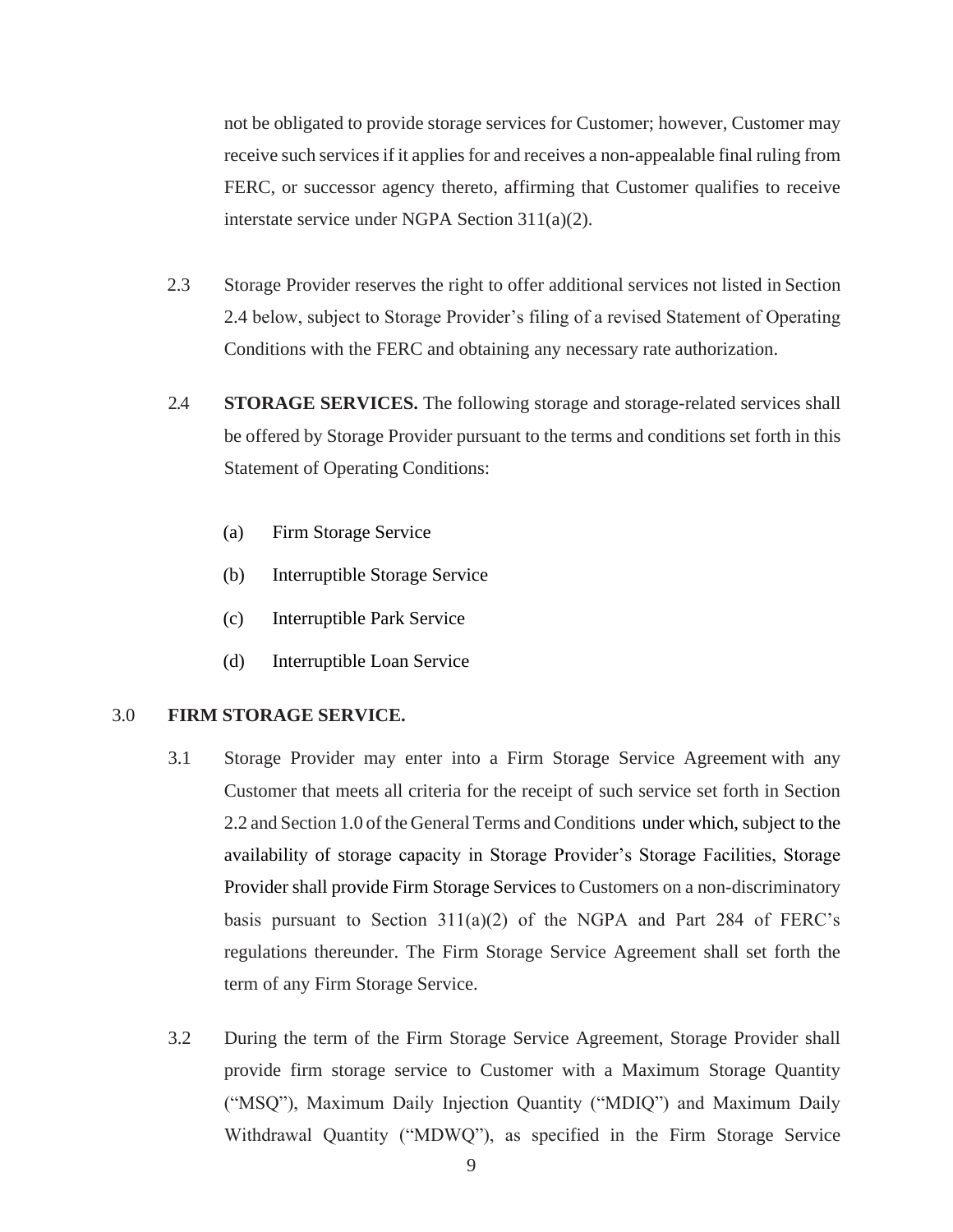Agreement, but which quantities may vary during the term of Customer's Firm Storage Service Agreement, as set forth in such agreement.

- 3.3 The rates charged by Storage Provider for Firm Storage Service shall be in accordance with Section 6.0 of the General Terms and Conditions.
- 3.4 Subject to Section 4.3 of the General Terms and Conditions and the terms of the Firm Storage Service Agreement, Customer may nominate to deliver gas to Storage Provider for injection into storage on a firm basis on any Day or Customer may Nominate that Storage Provider withdraw gas from storage on a firm basis on any Day. Injections or withdrawals can occur on any Day as agreed to by Customer and Storage Provider; provided, however, that Customer may not inject and withdrawal gas on the same Day without Storage Provider's prior approval.
- 3.5 Customer shall be solely responsible for contracting and paying for any transportation services, including System Fuel for such transportation services, associated with the Withdrawal Point(s) and the Injection Point(s) necessary for Customer to utilize storage services under its Firm Storage Service Agreement.

# 4.0 **INTERRUPTIBLE STORAGE SERVICE.**

- 4.1 Storage Provider may enter into an Interruptible Storage Service Agreement with any Customer that meets all criteria for the receipt of such service set forth in Section 2.2 and in Section 1.0 of the General Terms and Conditions under which, subject to the availability of storage capacity in Storage Provider's Storage Facilities, Storage Provider shall provide Interruptible Storage Services to Customers on a non-discriminatory basis pursuant to Section  $311(a)(2)$  of the NGPA and Part 284 of FERC's regulations thereunder. The Interruptible Storage Service Agreement shall set forth the term of any Interruptible Storage Service.
- 4.2 During the term of the Interruptible Storage Service Agreement, Storage Provider shall provide interruptible storage service to Customer with an MSQ, MDIQ and MDWQ, as specified in the Interruptible Storage Service Agreement or a Transaction Confirmation executed under such agreement, which quantities may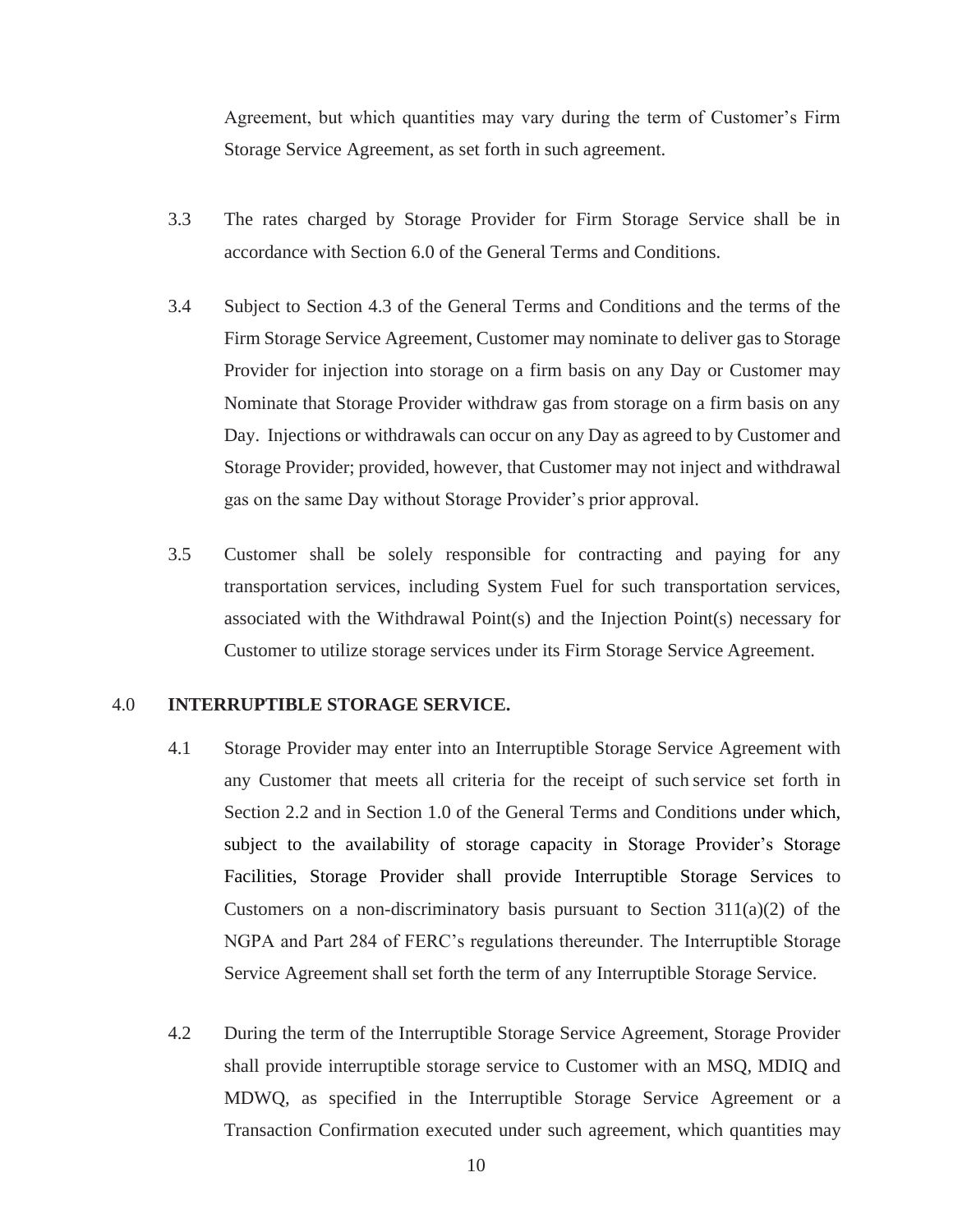vary during the term of Customer's Interruptible Storage Service Agreement, as set forth in such agreement.

- 4.3 The rates charged by Storage Provider for Interruptible Storage Service shall be in accordance with Section 6.0 of the General Terms and Conditions.
- 4.4 Subject to Section 4.3 of the General Terms and Conditions and the terms of the Interruptible Storage Service Agreement, Customer may Nominate to deliver gas to Storage Provider for injection into storage on an interruptible basis on any Day or Customer may Nominate that Storage Provider withdraw gas from storage on an interruptible basis on any Day. Injections or Withdrawals can occur on any Day as agreed to by Customer and Storage Provider; provided, however, that Customer may not inject and withdraw gas on the same Day without Storage Provider's prior approval.
- 4.5 Customer shall be solely responsible for contracting and paying for any transportation services, including System Fuel for such transportation services, associated with the Withdrawal Point(s) and the Injection Point(s) necessary for Customer to utilize storage services under its Interruptible Storage Service Agreement.

#### **5.0 INTERRUPTIBLE PARK AND LOAN SERVICES.**

- **5.1** Storage Provider may enter into an Interruptible Park and Loan Service Agreement with any Customer that meets all criteria for the receipt of suchservice set forth in Section 2.2 and in Section 1.0 of the General Terms and Conditions under which, subject to the availability of storage capacity, Storage Provider shall provide Interruptible Park Service and/or Interruptible Loan Service to Customers on a nondiscriminatory basis pursuant to Section  $311(a)(2)$  of the NGPA and Part 284 of FERC's regulations thereunder and subject to the terms, conditions and limitations set forth in this Section 5.
- **5.2** During the term of the Interruptible Park and Loan Service Agreement, Storage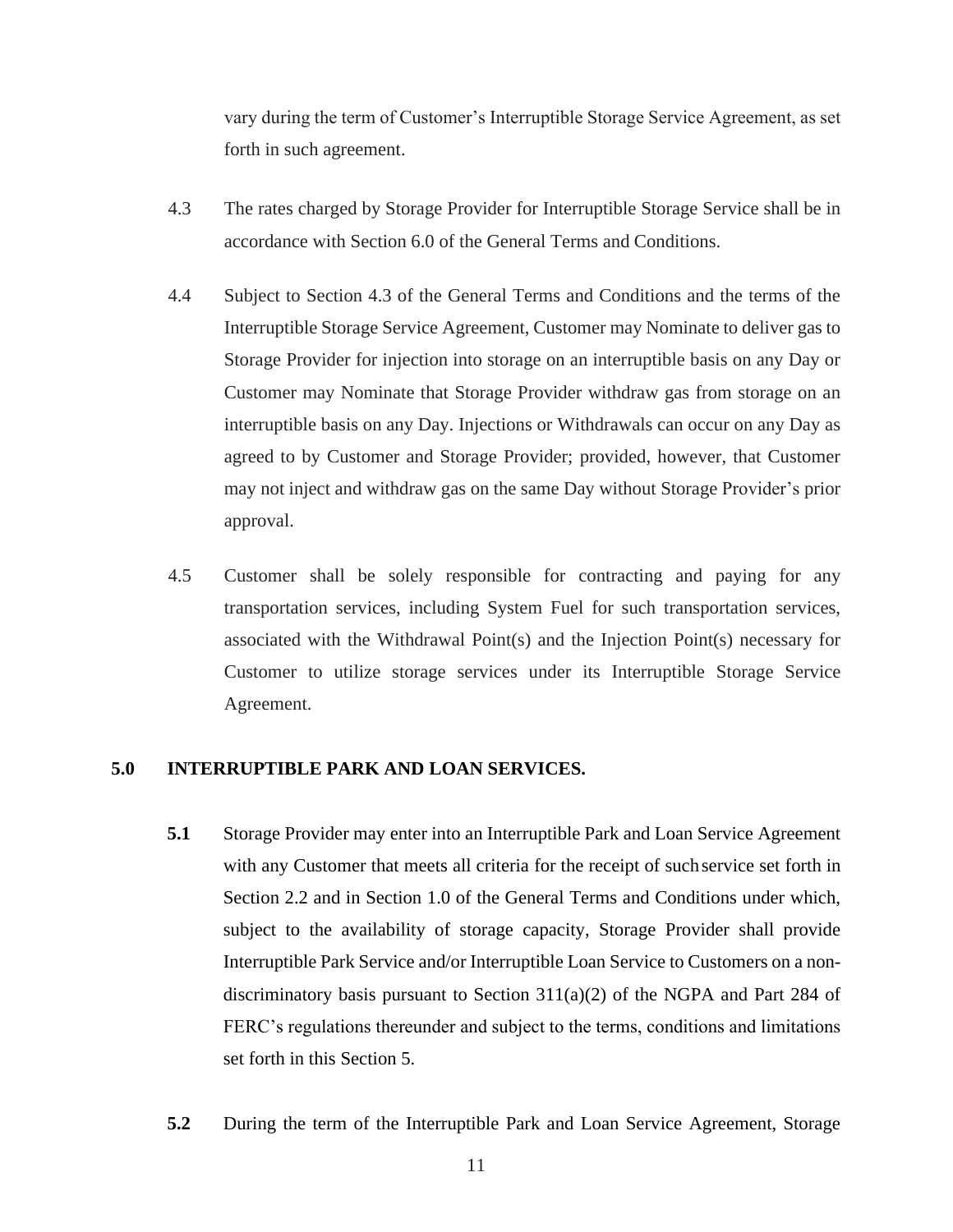Provider shall provide Interruptible Park Service and/or Interruptible Loan Service to Customer with an MLB and MPB, as specified in the Interruptible Park and Loan Service Agreement or a Transaction Confirmation executed under such agreement, which quantities may vary during the term of Customer's Interruptible Park and Loan Service Agreement, as set forth in such agreement.

- **5.3** The rates charged by Storage Provider for Interruptible Park Service and Interruptible Loan Service shall be in accordance with Section 6.0 of the General Terms and Conditions.
- **5.4** Subject to Section 4.3 of the General Terms and Conditions and the terms of the Interruptible Park and Loan Service Agreement, (i) Customer may Nominate to deliver gas to Storage Provider or (ii) Customer may Nominate that Storage Provider on an interruptible basis loan gas to Customer on any Day consistent with the terms of the Interruptible Park and Loan Service Agreement or a Transaction Confirmation executed under such agreement.
- **5.5** Customer shall be solely responsible for contracting and paying for any transportation services, including System Fuel for such transportation services, associated with the Withdrawal Point(s) and the Injection Point(s) necessary for Customer to utilize park and/or loan services under its Interruptible Park and Loan Service Agreement.
- **5.6** Interruptible Park Service.
	- (a) A Customer electing to inject (park) Gas to its Park Account shall nominate such Gas for injection at the Injection Point(s) in accordance with the Nomination provisions of this SOC and the terms of its Interruptible Park and Loan Service Agreement. The minimum and maximum length of time the gas may be left in Customer's Park Account will be stated in Customer's Interruptible Park and Loan Service Agreement. Storage Provider shall credit all such quantities of Gas that are nominated, scheduled and received by Storage Provider for parking to Customer's Park Account. Customer's Park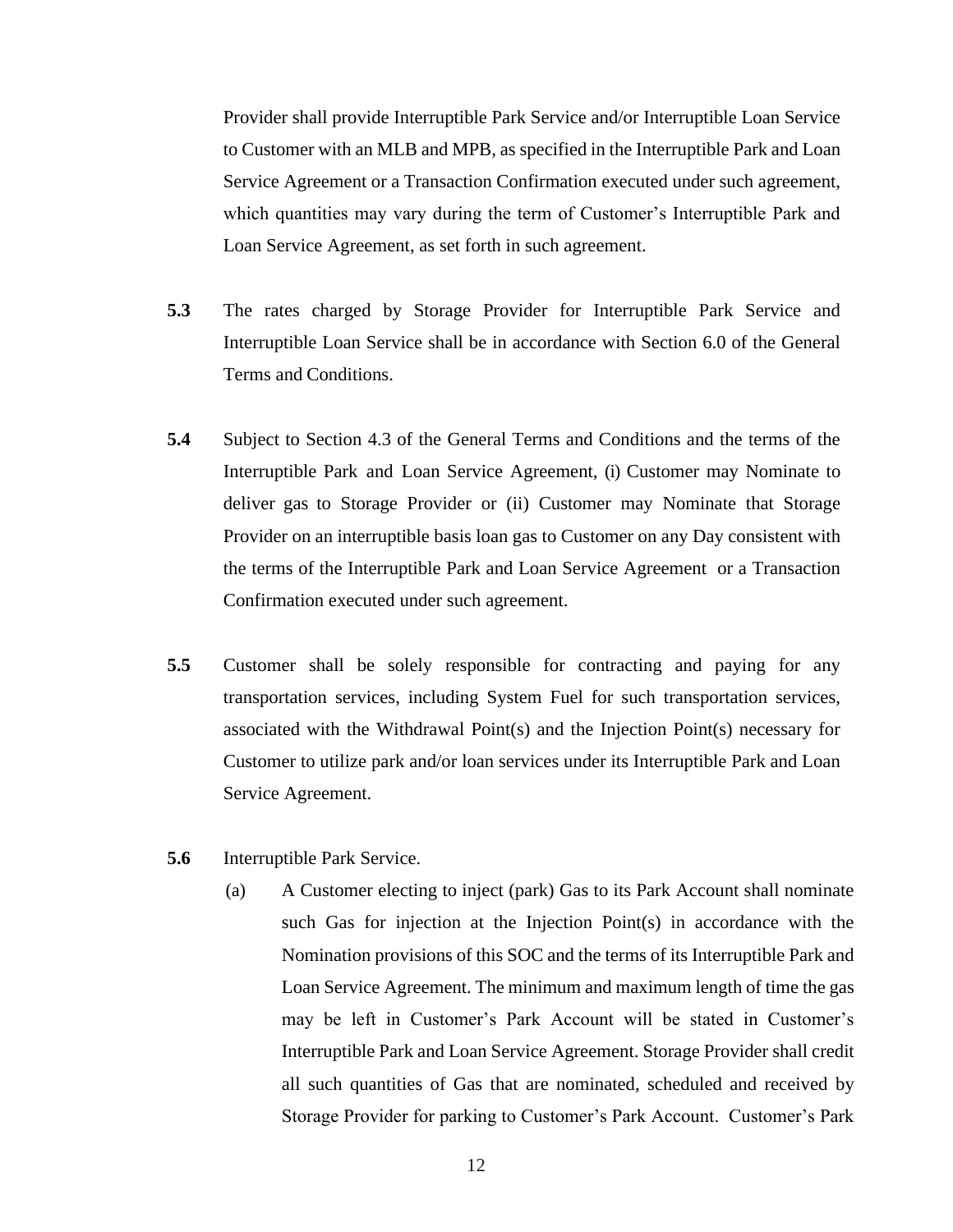Account balance shall not at any time exceed the parking MPB stated in Customer's Interruptible Park and Loan Service Agreement.

- (b) A Customer electing to withdraw (unpark) Gas from its Park Account shall nominate such Gas for withdrawal at the Withdrawal Point(s) in accordance with the Nomination provisions of this SOC and the terms of Customer's Interruptible Park and Loan Service Agreement. Storage Provider shall deduct all such quantities of Gas that are nominated, scheduled and delivered by Storage Provider from Customer's Park Account. Customer may not withdraw Gas below a zero Park Account balance.
- (c) To protect and/or maintain the operational integrity of its Storage Facilities and pipeline system, Storage Provider may require the withdrawal of Gas in Customer's Park Account upon 24 hours' notice. If Customer has not withdrawn the requested Gas within 48 hours after the time such notice was first given, then Storage Provider may adjust the Customer's nominations as necessary to maintain the operational integrity of its Storage Facilities and pipeline system. If Storage Provider is unable to maintain the operational integrity of its Storage Facilities and pipeline system by the adjustment of Customer's nominations after Customer has failed to withdraw its Gas from its Park Account, despite the availability of capacity for the withdrawal of such Customer Gas, then, after thirty (30) Days' notice to Customer, Storage Provider shall take title to that portion of Customer's Park Account that Customer was instructed to withdraw, free and clear of any adverse claims. At any time prior to the expiration of the thirty (30) Days' notice, however, Customer may withdraw such Customer Gas in accordance with the terms of this Statement of Operating Conditions.
- **5.7** Interruptible Loan Service.
	- (a) A Customer electing to borrow (withdraw) Gas from its Loan Account shall nominate such Gas for withdrawal at the Withdrawal Point(s) in accordance with the Nomination provisions of this SOC and the terms of its Interruptible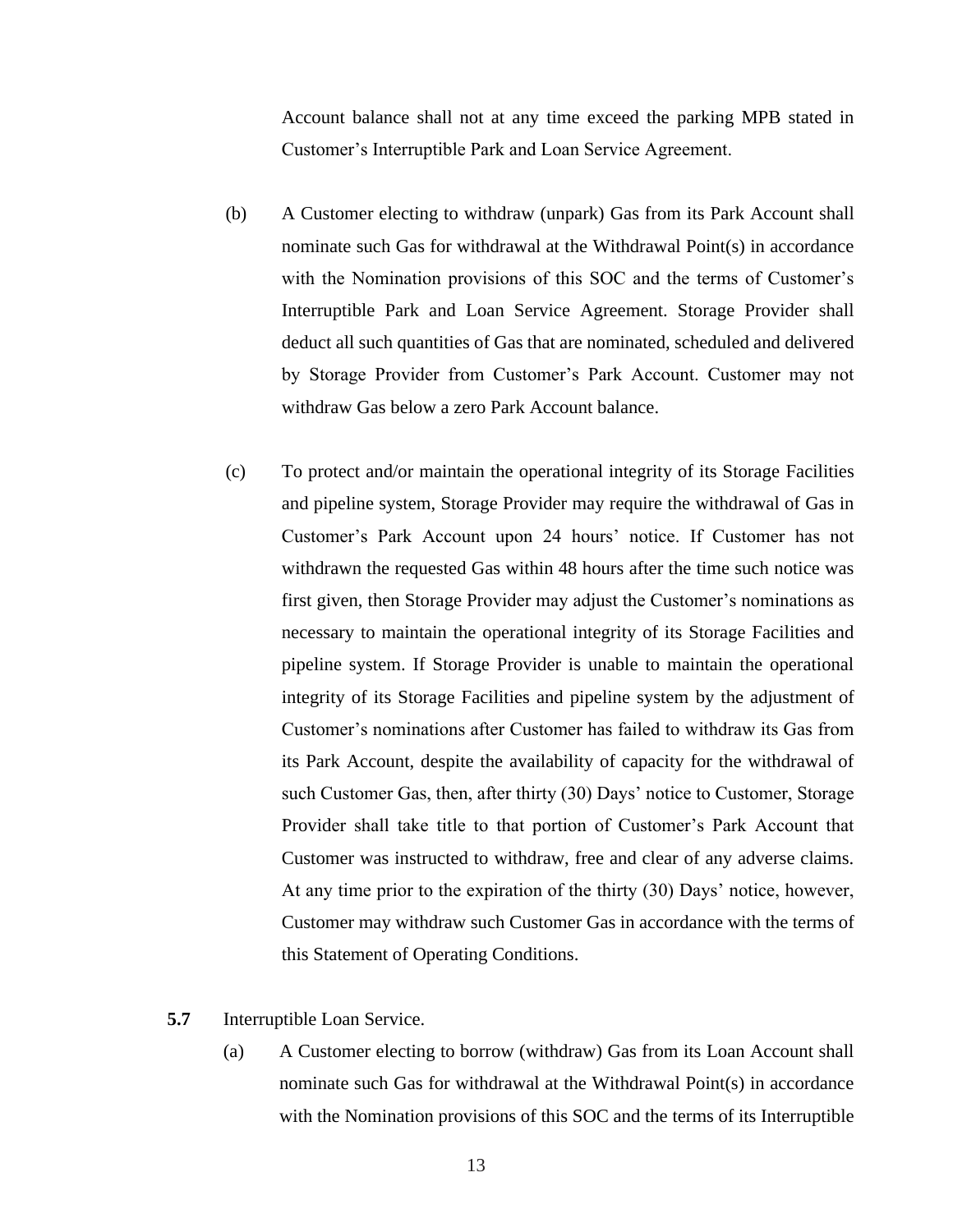Park and Loan Service Agreement. The minimum and maximum length of time the gas may be left in Customer's Park Account will be stated in Customer's Interruptible Park and Loan Service Agreement. Storage Provider shall debit all such quantities of Gas that are approved for withdrawal from Customer's Loan Account. Customer's Loan Account balance shall not exceed the MLB stated in Customer's Interruptible Park and Loan Service Agreement. Customer may not withdraw Gas below zero Loan Account balance.

- (b) A Customer electing to re-pay (inject) Gas to its Loan Account shall nominate such Gas for injection at the Injection Point(s) in accordance with the Nomination provisions of this SOC and the terms of its Interruptible Park and Loan Service Agreement. Storage Provider shall credit all such quantities of Gas that are nominated, scheduled and delivered to Storage Provider for repayment to Customer's Loan Account.
- (c) Customer's Service Agreement has terminated, then Storage Provider, in its discretion, may require Customer to repay all, or any portion of, the Gas quantities loaned by Storage Provider within 30 Days of Storage Provider's notice to Customer. If Customer fails to deliver or cause to be delivered the quantities specified by Storage Provider in its notice, then Storage Provider will invoice and Customer shall pay an amount as specified in the Interruptible Park and Loan Service Agreement.
- (d) To protect and/or maintain the operational integrity of its Storage Facilities and pipeline system, Storage Provider may require the repayment of quantities of Gas that have been loaned upon 24 hours' notice. If Customer has not repaid the requested quantities of Gas that have been loaned within 48 hours after the time such notice was first given, then Storage Provider will invoice and Customer shall pay a one-time charge equal to an amount per each MMBtu of loaned Gas that Customer failed to repay, despite the availability of capacity for the repayment of such Gas, as specified in the Interruptible Park and Loan Service Agreement.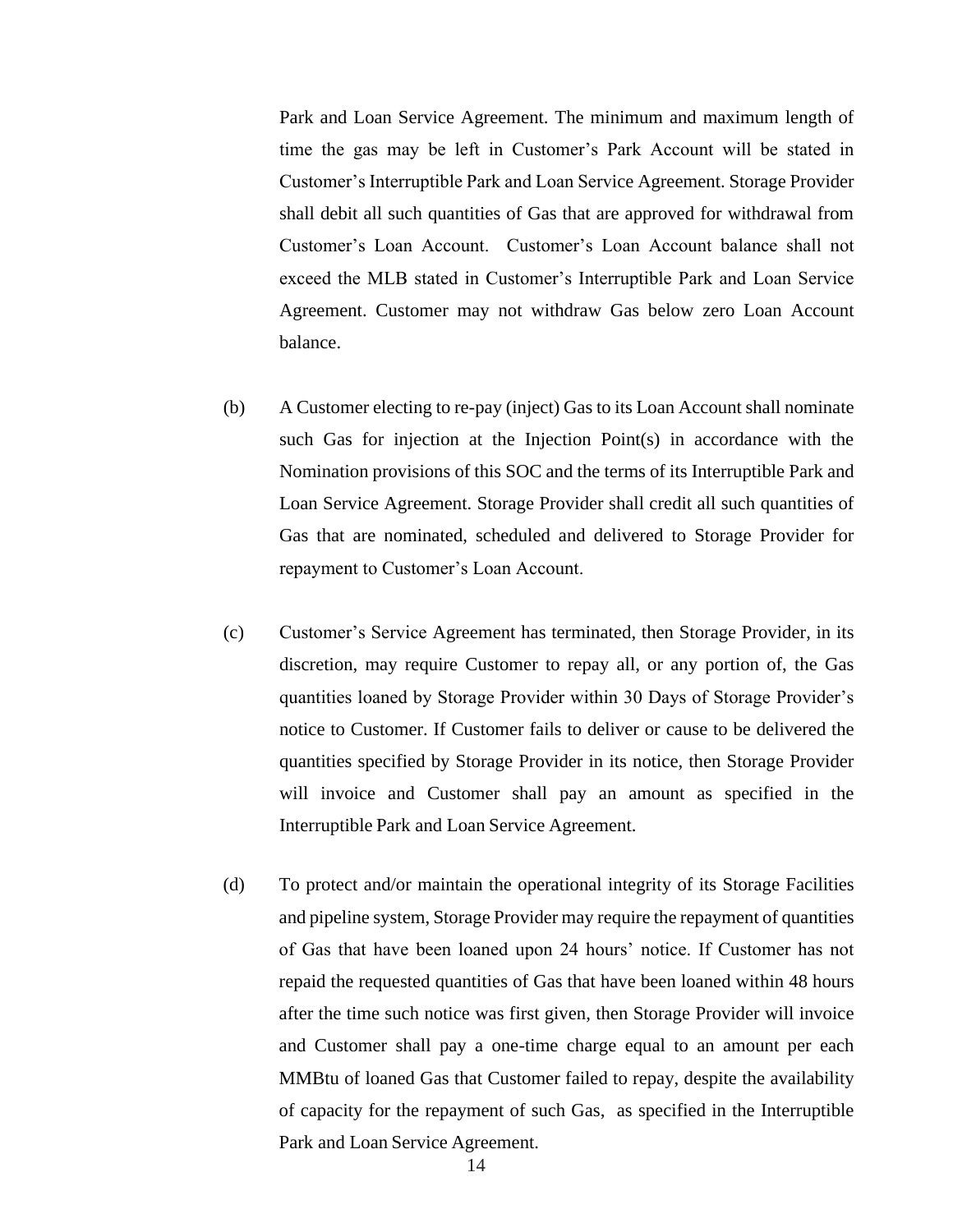# **ENABLE OKLAHOMA INTRASTATE TRANSMISSION, LLC GENERAL TERMS AND CONDITIONS FOR STATEMENT OF OPERATING CONDITIONS**

# **TABLE OF CONTENTS**

| 1.0  |                                                                                                  |  |
|------|--------------------------------------------------------------------------------------------------|--|
| 2.0  | <b>TRANSACTION CONFIRMATION PROCEDURE FOR</b><br>INTERRUPTIBLE STORAGE AND PARK AND LOAN SERVICE |  |
| 3.0  | NOMINATIONS, SCHEDULING AND SYSTEM OPERATIONS                                                    |  |
| 4.0  |                                                                                                  |  |
| 5.0  |                                                                                                  |  |
| 6.0  |                                                                                                  |  |
| 7.0  |                                                                                                  |  |
| 8.0  |                                                                                                  |  |
| 9.0  |                                                                                                  |  |
| 10.0 |                                                                                                  |  |
| 11.0 |                                                                                                  |  |
| 12.0 |                                                                                                  |  |
| 13.0 |                                                                                                  |  |
| 14.0 |                                                                                                  |  |
| 15.0 |                                                                                                  |  |
| 16.0 |                                                                                                  |  |
| 17.0 |                                                                                                  |  |
| 18.0 |                                                                                                  |  |
| 19.0 |                                                                                                  |  |
| 20.0 |                                                                                                  |  |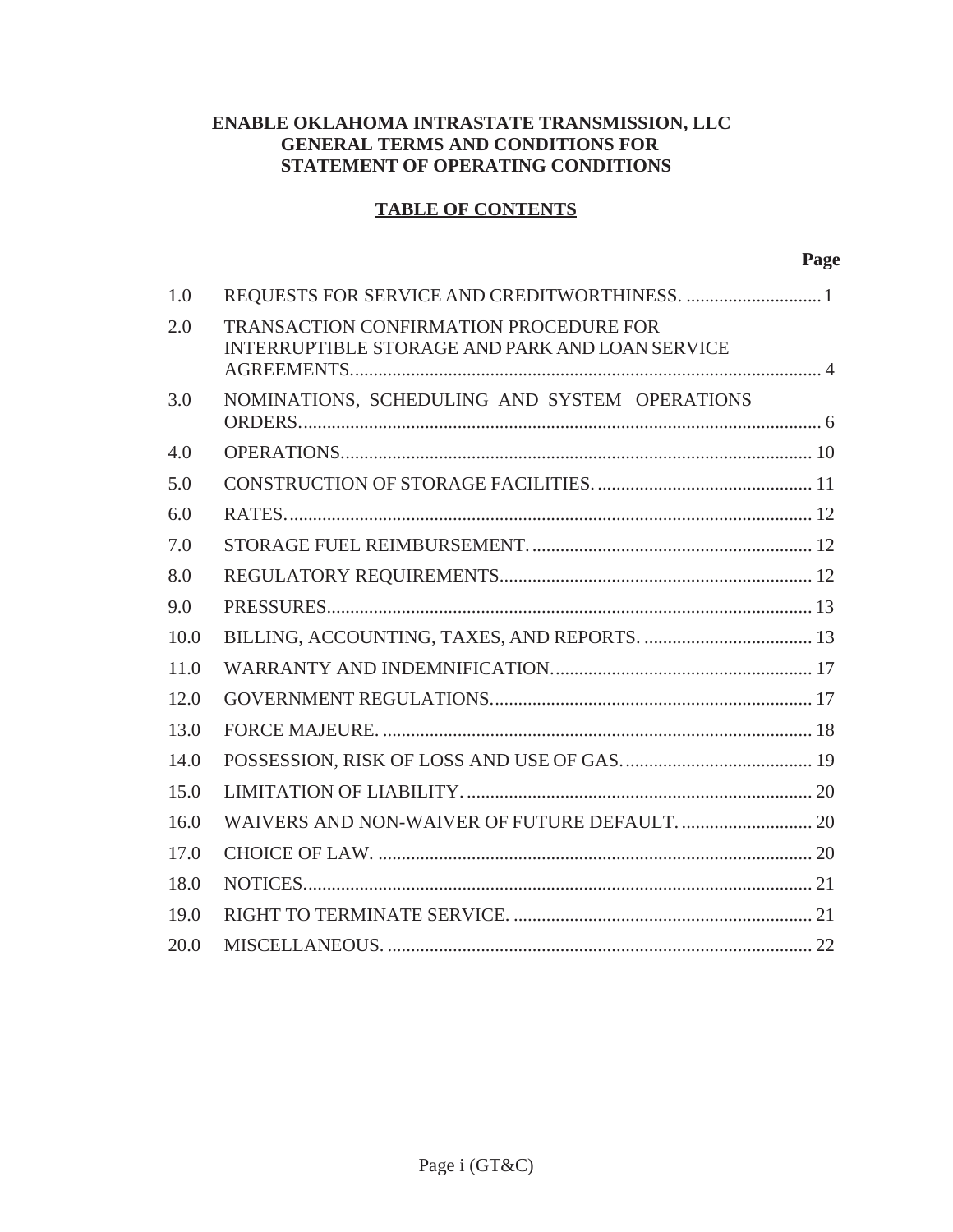#### <span id="page-16-0"></span>1.0 **REQUESTS FOR SERVICE AND CREDITWORTHINESS.**

- 1.1 Service Provided on a Non-Discriminatory Basis. Storage Provider will provide Firm Storage Service and Interruptible Storage Service on a non-discriminatory basis as follows:
	- (a) Firm Storage Service. Storage Provider may enter into a Firm Storage Service Agreement with any Customer on a nondiscriminatory basis pursuant to a Request for Bids ("RFB") process. To the extent there are no responses to an RFB or insufficient conforming responses offering rates acceptable to Storage Provider, Storage Provider may agree to Firm Storage Service Agreements with Customers on an individual, non-discriminatory basis.
	- (b) Interruptible Storage Service. Storage Provider may enter into an Interruptible Storage Service Agreement or an Interruptible Park and Loan Service Agreement, including Transaction Confirmations thereunder, with any Customer on a non-discriminatory basis, which may include, but is not limited to, an RFB process.
- 1.2 Service Agreements and Service Request Forms. Any Customer or potential Customer desiring to obtain service under this Statement of Operating Conditions must enter into a Storage Service Agreement with Storage Provider. All such Storage Service Agreements will be subject to the Statement of Operating Conditions and these General Terms and Conditions. Unless an RFB has been issued by Storage Provider seeking bids for storage capacity, prospective Customers must submit to Storage Provider a completed Storage Service Request Form, or equivalent submission, providing all required Customer information. The Storage Request Form is available from Storage Provider's Internet Website. After Customer has requested a Storage Service Agreement and Storage Provider has determined that Customer satisfies Storage Provider's creditworthiness requirements in accordance with Section 1.3 hereof, Storage Provider and Customer may enter into a Storage Service Agreement. Neither Storage Provider nor Customer will have any obligations to one another with regard to any storage or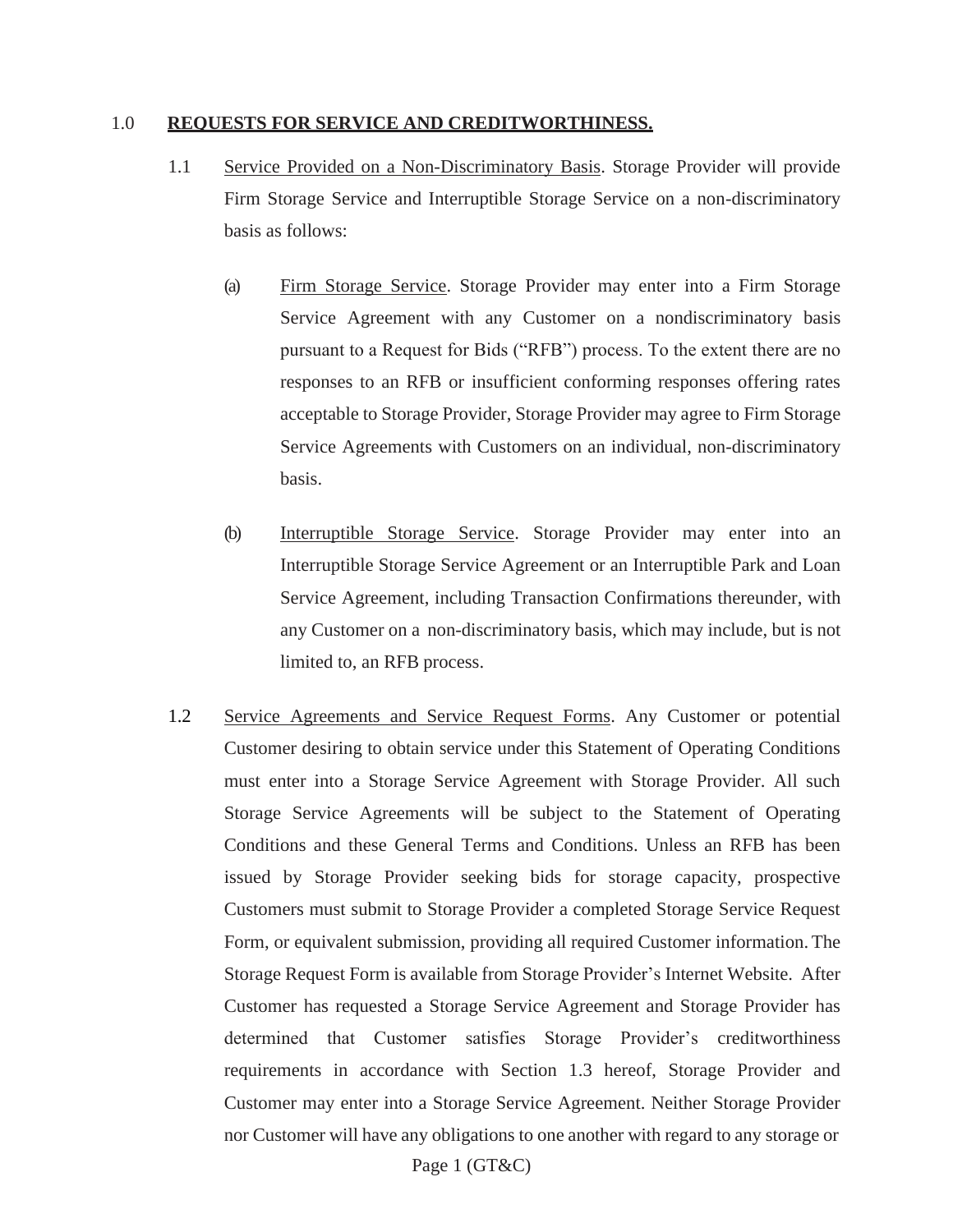storage-related services until authorized representatives of both Storage Provider and Customer have executed a Storage Service Agreement.

# 1.3 Creditworthiness.

- (a) Customer shall establish and maintain creditworthiness with Storage Provider. To establish and maintain creditworthiness, Customer shall: (i) have and maintain an Investment Grade Credit Rating; (ii) provide and maintain Adequate Assurance (including credit support for the Market Value of Loaned Gas, if applicable); or (iii) otherwise demonstrate to Storage Provider's satisfaction Customer's ability to meet its financial obligations hereunder.
- (b) Customer shall deliver to Service Provider upon request: (i) a copy of the audited consolidated financial statements for each fiscal year for such Customer as soon as practicable following the end of each fiscal year; and (ii) a copy of the consolidated financial statements for such Customer for each fiscal quarter as soon as practicable following the end of each fiscal quarter. In all cases the statements shall be for the most recent accounting period and shall be prepared in accordance with accounting principles generally accepted in the United States.
- (c) If Customer establishes but fails to maintain creditworthiness under Section 1.3(a)(i) or 1.3(a)(iii), Storage Provider may demand Adequate Assurance. If Storage Provider determines that the amount of Adequate Assurance previously provided by Customer is insufficient, or if Storage Provider determines that the issuer of Adequate Assurance in no longer acceptable, Storage Provider may demand additional or alternate Adequate Assurance. Customer shall provide Adequate Assurance, and any additional or alternate Adequate Assurance, within two Working Days of receipt of a demand for Adequate Assurance from Service Provider.
- Page 2 (GT&C) (d) Storage Provider shall not be required to commence service for any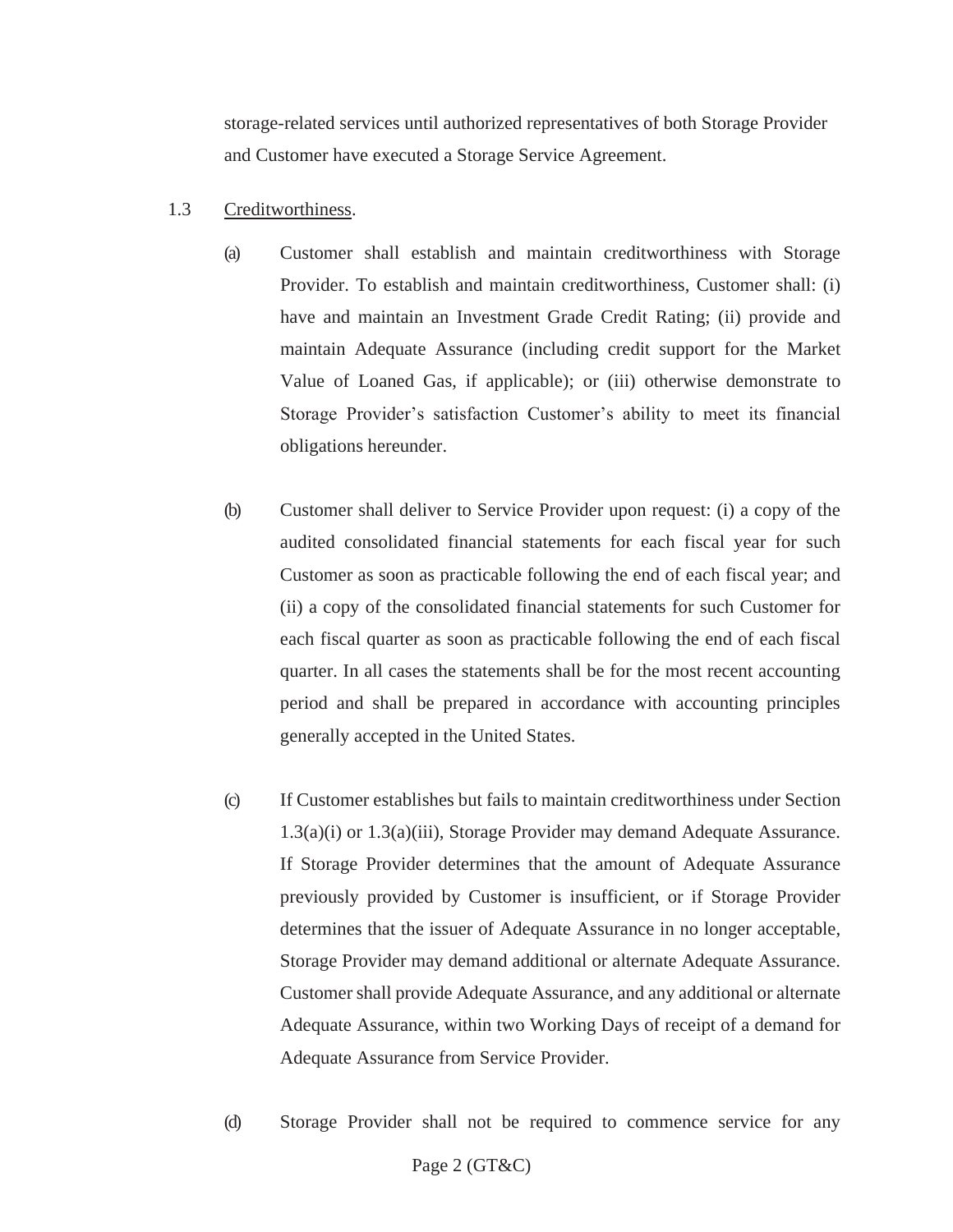Customer, and Storage Provider may at any time suspend service to any Customer, that: (i) makes an assignment or any general arrangement for the benefit of creditors; (ii) files a petition or otherwise commences, authorizes, or acquiesces in the commencement of a proceeding or case under any bankruptcy or similar law for the protection of creditors or has such petition filed or proceeding commenced against it; (iii) otherwise becomes bankrupt or insolvent (however evidenced); (iv) becomes unable to pay its debts as they fall due; (v) has a receiver, provisional liquidator, conservator, custodian, trustee or other similar official appointed with respect to it or substantially all of its assets; (vi) fails to provide or maintain Adequate Assurance under Section 1.3; or (vii) otherwise fails to establish or maintain creditworthiness under Section 1.3.

- (e) "Investment Grade Credit Rating" means credit rating on the long-term senior unsecured non-credit-enhanced debt of Customer of at least BBBfrom Standard & Poor's Rating Group (a division of McGraw-Hill Inc.) or its successor ("S&P") or "Baa3" from Moody's Investor Services, Inc. or its successor ("Moody's"), in either case with a short-term and long-term outlook or credit watch of stable or positive; provided that if Customer has a rating from both S&P and Moody's, the lower credit rating will be used to determine whether Customer has an Investment Grade Credit Rating.
- (f) "Adequate Assurance" means security: (i) in the form of (A) a guaranty or standby irrevocable letter of credit, which in either case is in a form, for a term, and from an issuer acceptable to Storage Provider in its Discretion, or (B) a cash prepayment under a prepayment agreement acceptable to Storage Provider in its Discretion; and (ii) in anamount equal to (A) for Firm Storage Service, three (3) Months of service at the MSQ, and (B) for Interruptible Storage Service, three (3) Months of service charges estimated on the basis of historical or projected usage, as determined by Storage Provider in its Discretion.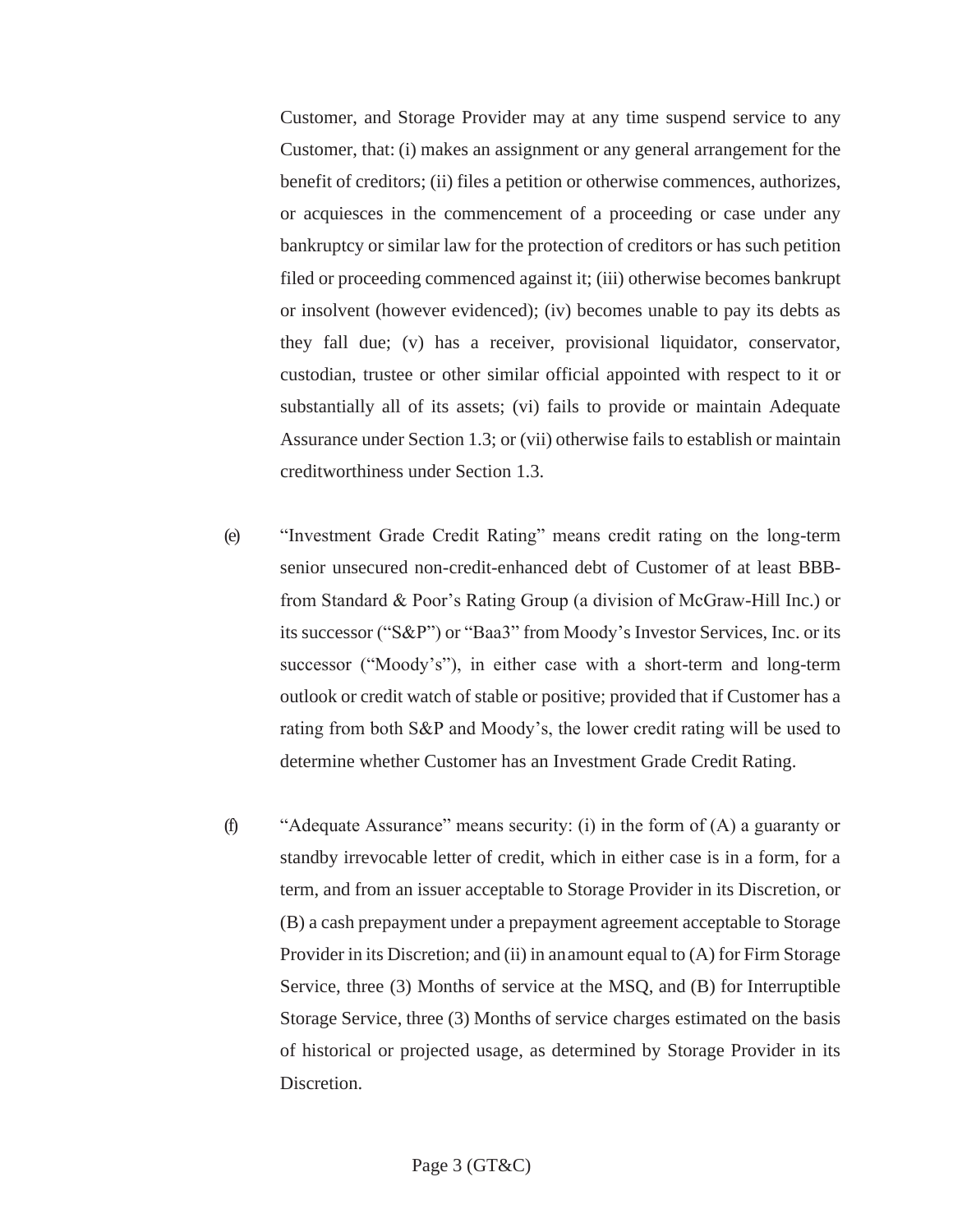- (g) All Customers that contract with Storage Provider for Interruptible Loan Service, including Customers deemed creditworthy under paragraph (a) of this Section, shall provide credit support in the amount of the Market Value of Loaned Gas. Customer's otherwise applicable Adequate Assurance amount, calculated under paragraph (f) of this Section, shall be increased to include the amount of credit support for the Market Value of Loaned Gas. In providing credit support for the Market Value of Loaned Gas, Customer may use one or more of the forms of credit support described as constituting Adequate Assurance in paragraph (f) above. Storage Provider shall recompute the total amount of Adequate Assurance Customer is required to provide on a daily basis. Storage Provider shall notify Customer when such re-computation indicates that additional credit support is required to comply with the requirements of this Section based on a 10% or higher increase in the daily computation of the amount of Adequate Assurance over the total amount of Adequate Assurance previously provided by Customer. Customer shall have two (2) Business Days to comply with a notification by Storage Provider of insufficient Adequate Assurance. Credit support provided by Customer may be reduced if a daily re-computation yields a total Adequate Assurance requirement that is at least 10% below the dollar amount of Adequate Assurance provided by Customer.
- Page 4 (GT&C) 1.4 Valid Request for Service. A request for service hereunder shall be valid as of the date received if it contains adequate information with respect to all items specified herein, subject to any necessary verification of such information; provided, however, that a request shall not be valid if the service requested does not conform to the terms of this Statement of Operating Conditions or if the data provided are incomplete or not adequately substantiated. The submission of a request for service form is not required for Firm Storage Service using the RFB process. Storage Provider may waive any requirement below if it deems the information unnecessary in a specific case and may request additional information in a specific case if the data provided is, in Storage Provider's Discretion, inadequate. Storage Provider shall promptly notify a Customer whose request is rejected because of failure to submit or supplement all data specified below or whose request fails to comply with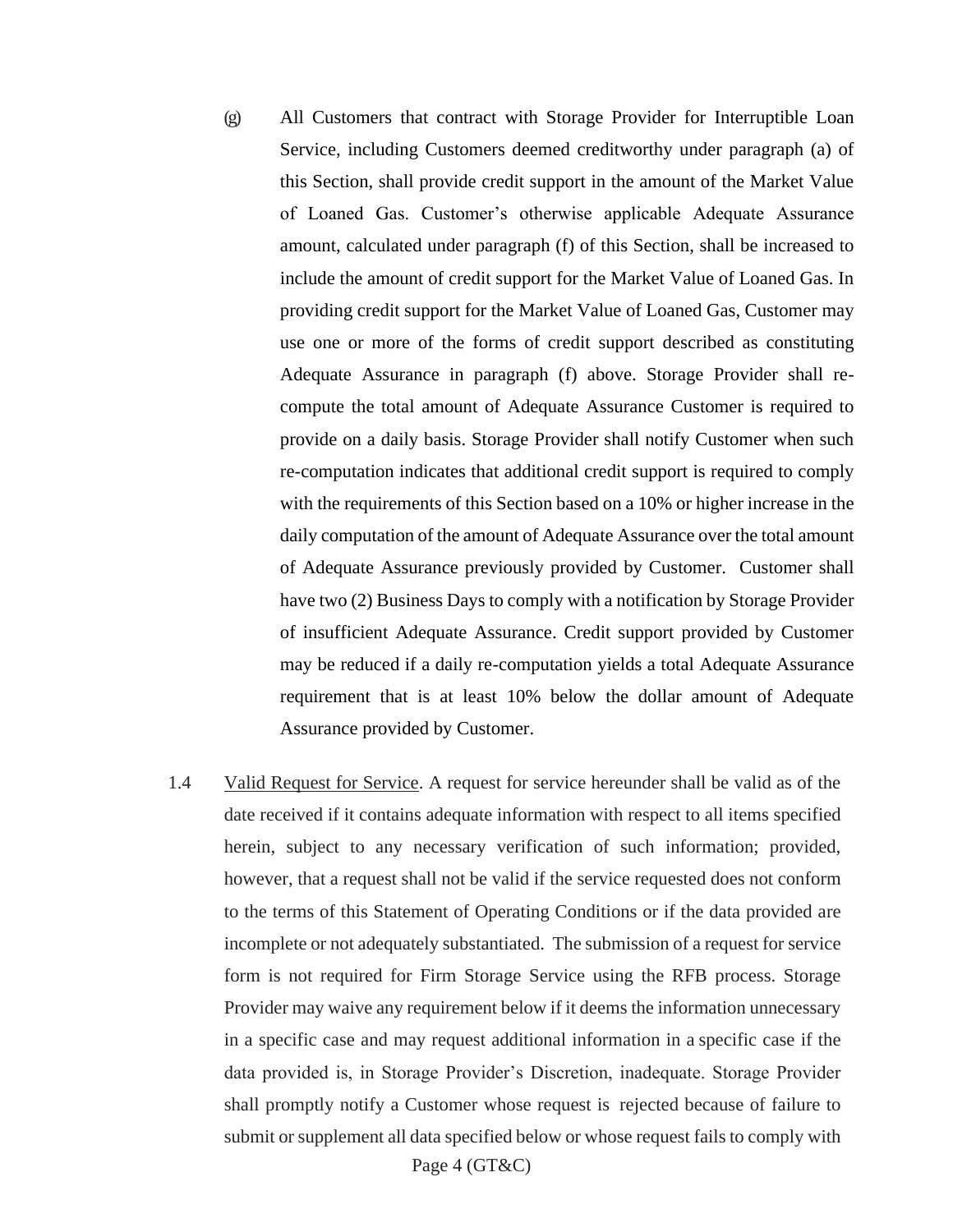any terms of this Statement of Operating Conditions and the General Terms and Conditions hereto. Storage Provider shall promptly notify Customer when its request for service is accepted and shall tender a Service Agreement to Customer for execution. Unless waived by Storage Provider, in its Discretion, a request for service shall be invalid if Customer fails to return an executed Service Agreement within thirty (30) days after such Service Agreement has been tendered by Storage Provider to Customer for execution.

1.5 Gas Quantity. Customer shall specify a Maximum Storage Quantity, stated in MMBtus, for injection or withdrawal of gas by Storage Provider.

# 2.0 **TRANSACTION CONFIRMATION PROCEDURE FOR INTERRUPTIBLE STORAGE AND PARK AND LOAN SERVICE AGREEMENTS.**

- 2.1 Customer shall utilize the Transaction Confirmation Exhibit to the Interruptible Storage Service Agreement and Interruptible Park and Loan Service Agreement to request to enter into transactions with Storage Provider without having to amend the underlying Storage Service Agreement.
- 2.2 Customer and Storage Provider shall use the following procedure to establish the mutual agreement between the Parties for Interruptible Storage Service:
	- (a) To the extent that Customer and Storage Provider come to an understanding regarding desired services for a specified period (a "Transaction"), the Storage Provider shall record that Transaction on a Transaction Confirmation (which will be attached as an Exhibit to the Storage Service Agreement) and transmit a completed Transaction Confirmation to Customer by facsimile, electronic mail or mutually agreeable electronic means, by the close of the Working Day of the date the Parties agree to such Transaction or as soon as is practicable. The applicable storage charges, MSQ, MDIQ, MDWQ, and dates of potential withdrawal and injection services shall be set forth in the Transaction Confirmation.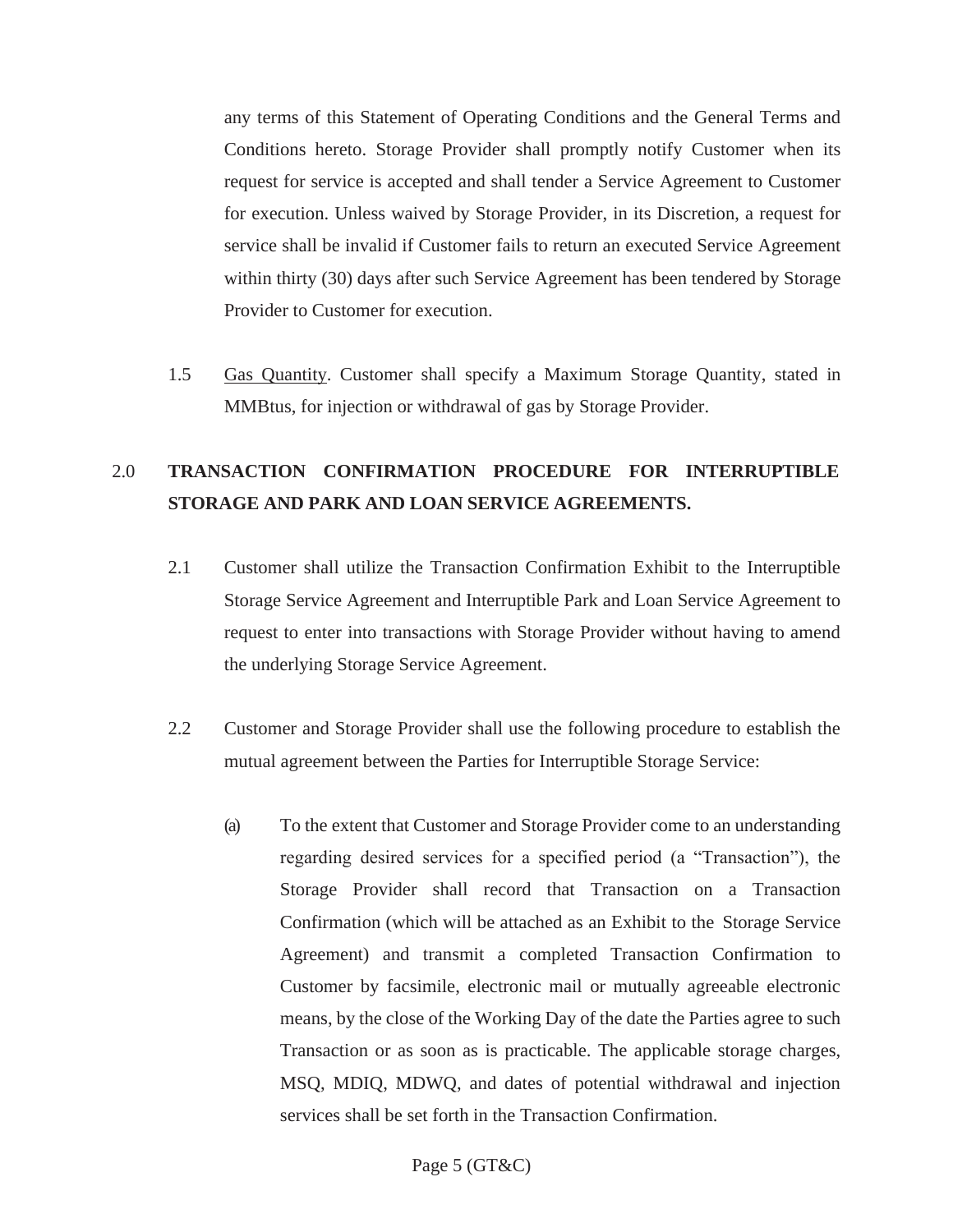- (b) The Transaction shall not be binding until Storage Provider provides the completed Transaction Confirmation to Customer and (i) Customer provides written confirmation of its agreement with the received Transaction Confirmation; or (ii) the passage of the Confirm Deadline (defined in (c) below) without Objection (defined in (d) below) from Customer, whichever occurs first. When completed pursuant to this procedure, the binding Transaction Confirmation will be referred to as the "Confirmed Transaction Confirmation."
- (c) "Confirm Deadline" shall mean 5:00 p.m. Central Prevailing Time on the second Working Day following the date of the Storage Provider's transmittal of the Transaction Confirmation; provided, if the Transaction Confirmation is time stamped after 5:00 p.m. Central Prevailing Time, it shall be deemed received at the opening of the next Working Day.
- (d) "Objection" shall mean Customer notifies Storage Provider of an objection relating to the Transaction Confirmation. If Storage Provider receives Customer's Objection before the Confirmation Deadline, then the Transaction Confirmation shall not be effective unless and until such differences are resolved. Customer's failure to notify Storage Provider in writing of its Objection by the Confirm Deadline constitutes Customer's agreement to the terms of the Transaction described in Storage Provider's Transaction Confirmation.
- 2.3 In the event of a conflict among the terms of (i) a Confirmed Transaction Confirmation or (ii) the Storage Service Agreement and this Statement of Operating Conditions and the General Terms and Conditions, this Statement of Operating Conditions and the General Terms and Conditions shall control. In the event of a conflict between the terms of a Confirmed Transaction Confirmation and the Storage Service Agreement, the Confirmed Transaction Confirmation shall control.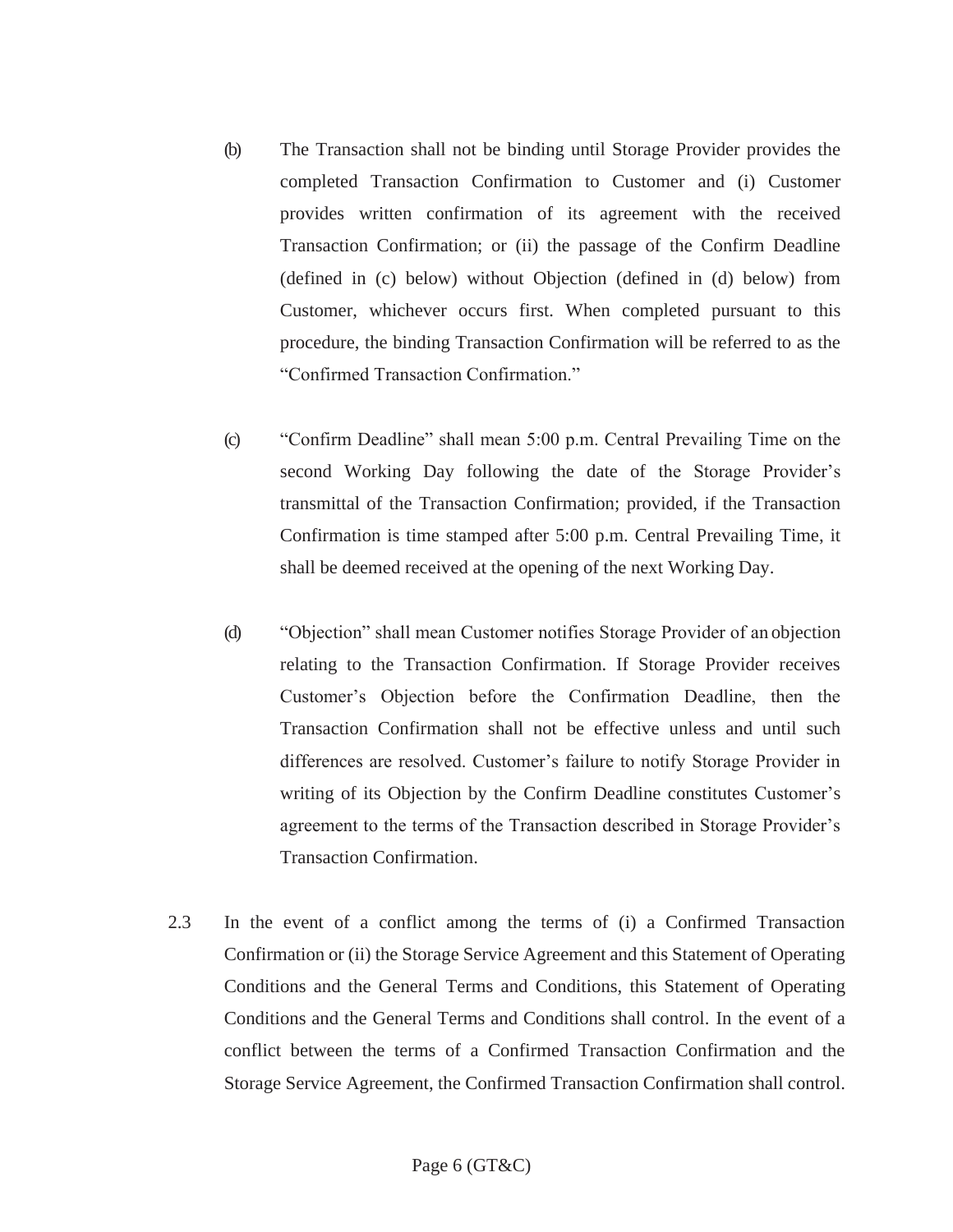#### <span id="page-22-0"></span>3.0 **NOMINATIONS, SCHEDULING AND SYSTEM OPERATIONS ORDERS.**

- 3.1 Nominations. In accordance with the nomination deadlines set out below, Customer shall provide to Storage Provider electronically, via Transporter's Internet Website, unless otherwise specifically agreed to by Storage Provider, the nominations of volumes to be received by Storage Provider from Customer or Customer's carrier for Customer's account at the Injection Point(s) and the nomination of volumes to be delivered by Storage Provider to Customer's carrier for Customer's Account at the Withdrawal Point(s). Such nominations shall include all information deemed necessary, in Storage Provider's Discretion, to adequately and correctly confirm, allocate and account for volumes so nominated, including, but not limited to, the number of Days for which the volume is nominated. If the number of Days for which the volume is nominated is not specified by Customer on or before the nomination deadlines set out below, the Customer shall be deemed to have nominated no volumes at the Injection Point(s) or the Withdrawal Point(s); provided, however, that Storage Provider may, but shall not be obligated or required to, accept nominations from Customer after the nomination deadlines set out below.
- 3.2 The deadline for nominations will be on or before 11:00 a.m. Central Prevailing Time on the 2nd Working Day prior to the end of the Month preceding the Month in which nominations are to be effective. The nomination will consist of the Storage Injection nomination which shall identify all volumes nominated to be received by Storage Provider for injection into storage for Customer or for Customer's account and the Storage Withdrawal nomination which shall identify all volumes nominated to be delivered by Storage Provider for withdrawal from storage for Customer or for Customer's account.
- 3.3 All nominations received after the first of the Month must be received by Storage Provider by 11:00 a.m. Central Prevailing Time on the Working Day prior to the requested flow. All such nominations shall include all information required by Storage Provider as set out hereinabove for first of the Month nominations.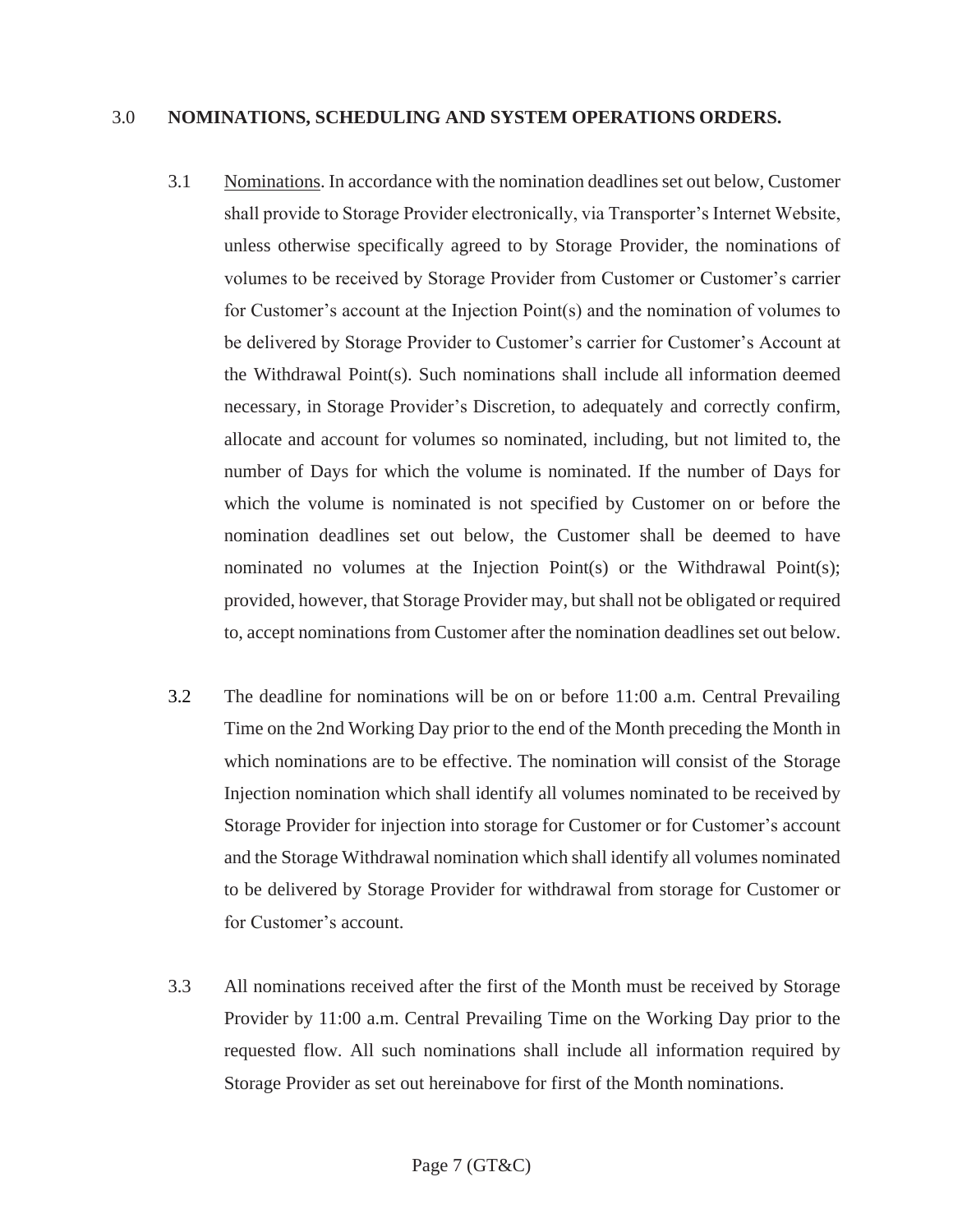Storage Provider may, but is not required to, accept:

- (a) Any nomination which exceeds Customer's MSQ, MDIQ or MDWQ specified in the Storage Service Agreement, or
- (b) Any nominations not submitted electronically via email or facsimile.
- 3.4 Subject to Storage Provider's operating conditions and contractual requirements:
	- (a) Volumes of Gas received by Storage Provider at the Injection Point(s) shall conform as closely as possible to the volumes nominated by Customer for injection into storage and such gas quantities shall be delivered by Customer to Storage Provider at hourly rates of flow that are as nearly as practicable uniform throughout the Day, but allowing for intraday nominations where such rights are agreed upon by Storage Provider and Customer.
	- (b) Volumes delivered by Storage Provider to Customer or for Customer's account at the Withdrawal Point(s) shall conform as closely as possible to the volumes nominated by Customer for withdrawal from storage, except that Storage Provider may conform such volumes to Customer's volumes delivered at the Injection Point(s) on Storage Provider's Storage Facilities less any deduction for System Fuel and any provision for imbalance corrections.
	- (c) Storage Provider may agree in the Storage Service Agreement to provide Customer with intraday nomination rights, early injection or early withdrawal rights, or inventory rollover rights. Storage Provider and Customer will agree upon any additional fees for such rights in writing. These additional rights will be provided by Storage Provider on a nondiscriminatory basis.
- 3.5 Storage Provider may temporarily interrupt injections and/or withdrawals at any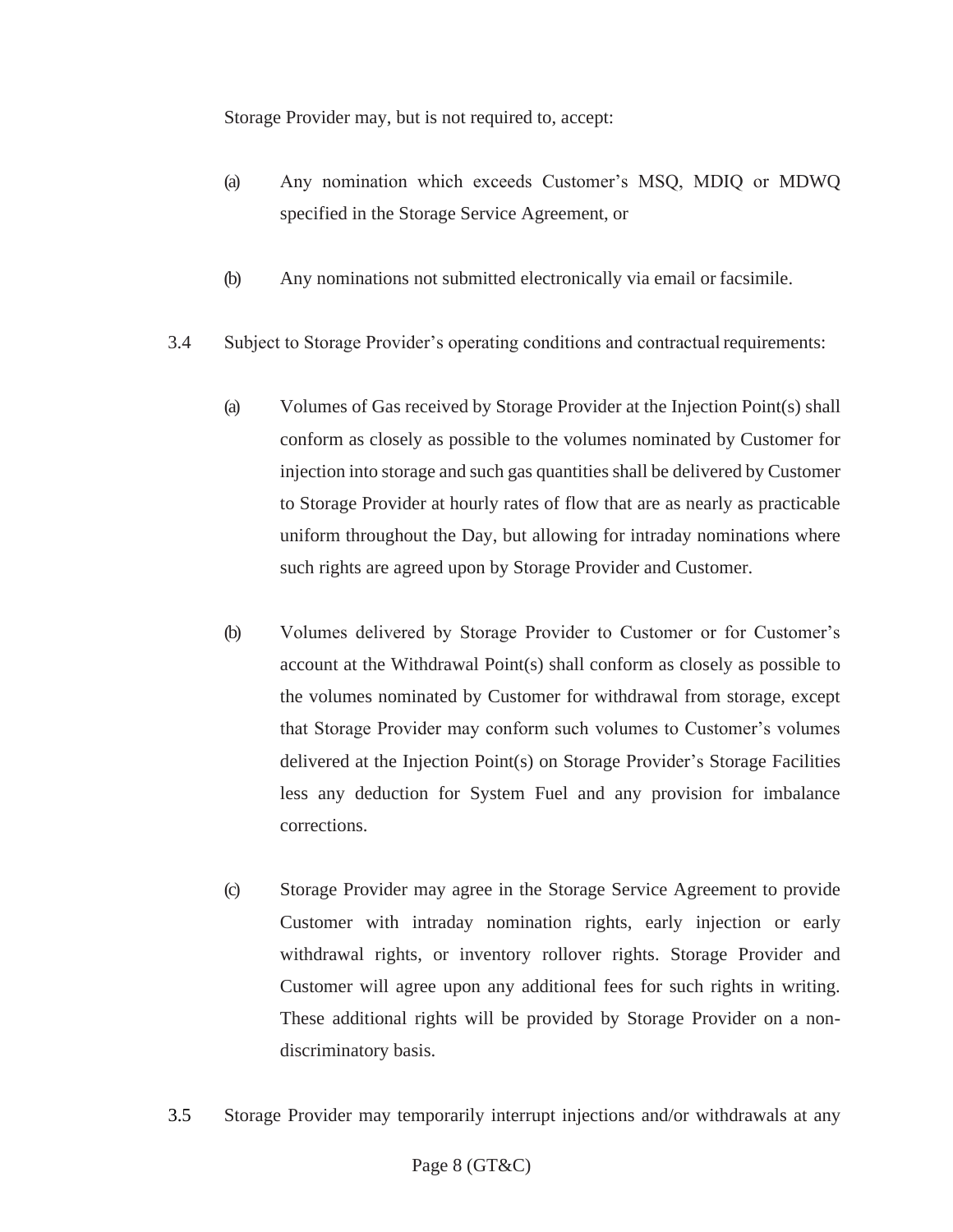time and from time to time, in accordance with: (1) the provisions of Section 4.3; or (2) due to Storage Provider's operating conditions.

- 3.6 Storage Provider may, in its Discretion, allow Customer to nominate injections into storage in excess of the MDIQ and/or allow Customer to nominate withdrawals from storage in excess of the MDWQ. Storage Provider may charge an additional fee for such excess injections or withdrawals. Storage Provider and Customer will agree upon any such additional fee in writing. Storage Providerwill exercise such discretion in a non-discriminatory manner. Storage Provider and Customer may agree that the Customer has intraday nomination rights under the specific terms of the Customer's Service Agreement.
- 3.7 System Operations Orders. Storage Provider shall have the right to issue System Operations Orders when, in its Discretion, such orders are necessary to maintain or restore the operational integrity of Storage Provider's Storage Facilities, alleviate conditions that threaten safe operations, or which are required to maintain efficient and reliable service. The operational integrity of Storage Provider's Storage Facilities shall encompass the integrity of the physical system and the preservation of physical assets and their performance, the overall operating performance of the entire physical storage system (or any portion thereof), and the maintenance (on a reliable and operationally sound basis) of total system deliverability and the quality of gas delivered. To accomplish these objectives, Storage Provider shall be entitled to take actions as described herein. A System Operations Order shall require actions or measures that Storage Provider determines will neutralize or reduce threats to, or otherwise preserve, the integrity of all or a portion of Storage Provider's Storage Facilities and that may require immediate response as determined by Storage Provider in its Discretion. System Operations Orders may require Customer or Customers to take any of the following actions, or similar actions, to the extent such actions would tend to alleviate the situation to be addressed:
	- (a) Implement curtailments; or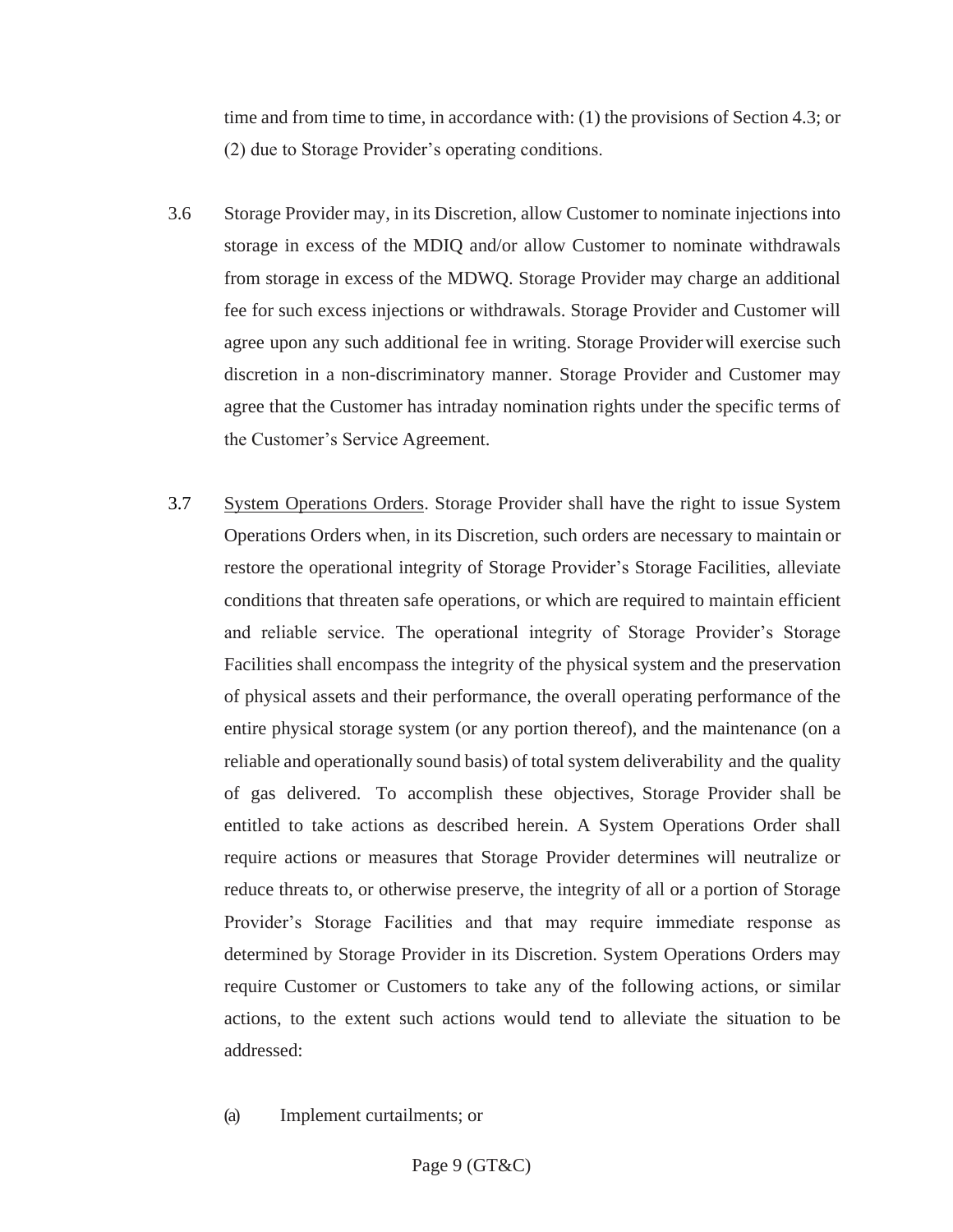(b) Such other actions as are within Customer's control which would tend to alleviate or forestall the situation to be addressed.

In the event that, in Storage Provider's Discretion, actions undertaken pursuant to this Section are insufficient to remedy the situation or there is insufficient time to institute such actions, Storage Provider shall take such actions as are reasonably necessary to maintain System Operations, deliverability, reliable services and pressurization to all or any segments of its system. Storage Provider is authorized to use all of the resources of its system to such ends. Storage Provider shall provide Customer with notice of System Operations Orders at a time and in a manner that is reasonable under the existing or expected conditions. Storage Provider shall post notices of System Operations Orders on Storage Provider's Internet Web Site and shall make reasonable efforts to notify the employee(s) of Customer responsible for the then most recent nomination(s). If Storage Provider provides the original notice telephonically, Storage Provider shall follow up in a reasonable time with written confirmation.

3.8 Resolution of Storage Service Agreement Ending Inventories. Customer shall nominate and arrange for the withdrawal of all volumes of gas remaining in Storage Provider's Storage Facilities prior to 9:00 p.m. on the ending date of its Storage Service Agreement. In the event Customer properly nominates for withdrawal of all volumes of gas prior to the Ending Date and Customer's gas was prevented from being withdrawn due to events of Force Majeure or other curtailments, then the Ending Inventory will be cashed out using the following formula: Storage Provider will purchase the Ending Inventory at a price equal to the midpoint price for Centerpoint, East as published in the Daily Price Survey of Platt's Gas Daily on the second Working Day following the ending day. Customer agrees that, in the event Customer fails to nominate for withdrawal of the gas quantities of gas by the ending date, Storage Provider shall automatically take title to any quantities of gas for the account of Shipper remaining in the Storage Facilities after the ending date ("Ending Inventory"), free and clear of any adverse claims or costs to Storage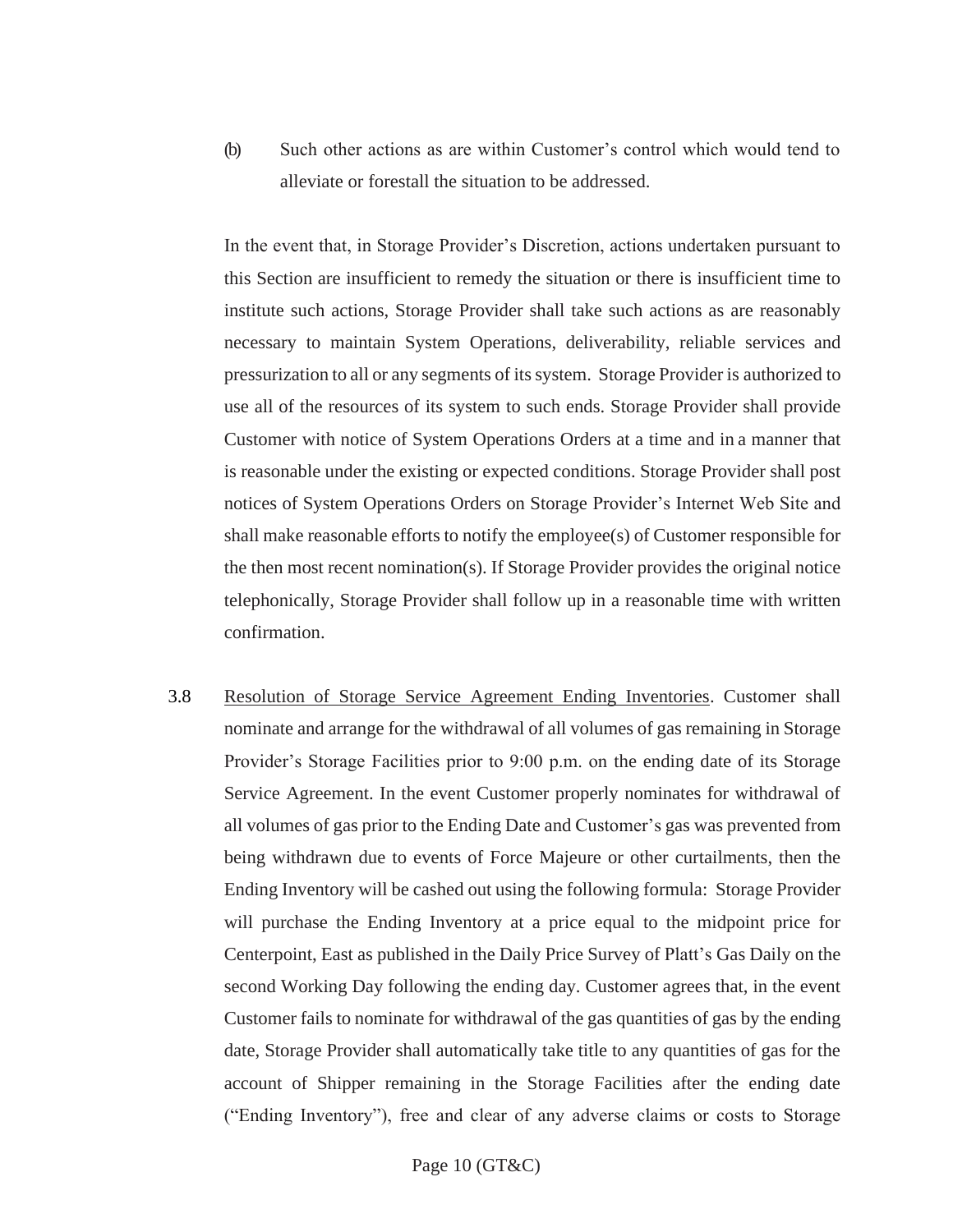Provider. If Customer desires a determination of an estimated Ending Inventory prior to receiving the monthly statement from Storage Provider, Customer shall so notify Storage Provider in writing.

3.9 Storage Ratchets. The quantity of MDWQ and MDIQ available for Customer's use shall reflect the storage ratchets, set forth in Storage Provider's most recent annual RFB posting. Such Storage Rachets shall be set forth in Customer's Firm Storage Service Agreement and shall apply for the term of Customer's Firm Storage Service Agreement.

# <span id="page-26-0"></span>4.0 **OPERATIONS.**

- 4.1 Customer shall deliver gas or cause gas to be delivered into Storage Provider's Storage Facilities at the Injection Point(s) described in the applicable Storage Service Agreement.
- 4.2 Storage Provider shall retain operational control over receipts into its system, including, but not limited to, the right to require Customer to comply with all provisions of this Section 4.0. Should Customer's failure to comply with any provision of this Section 4.0 unreasonably interfere, in Storage Provider's Discretion, with Storage Provider's control over its system, then Storage Provider may, at its option, cease storage service and terminate any relevant agreements, without limitation of Storage Provider's rights and remedies at law and equity.
- 4.3 Curtailment and Interruption of Service. Upon such notice as is reasonable under the circumstances, Storage Provider may order the curtailment and interruption of service at any time if, in Storage Provider's Discretion, capacity or operating conditions require or it is desirable or necessary to make modifications, repairs or operating changes, the conduct of which will occasion interruption. The curtailment and interruption of service will be implemented in the following order of priority:
	- (a) Interruptible Storage Service. Interruptible Storage Service, including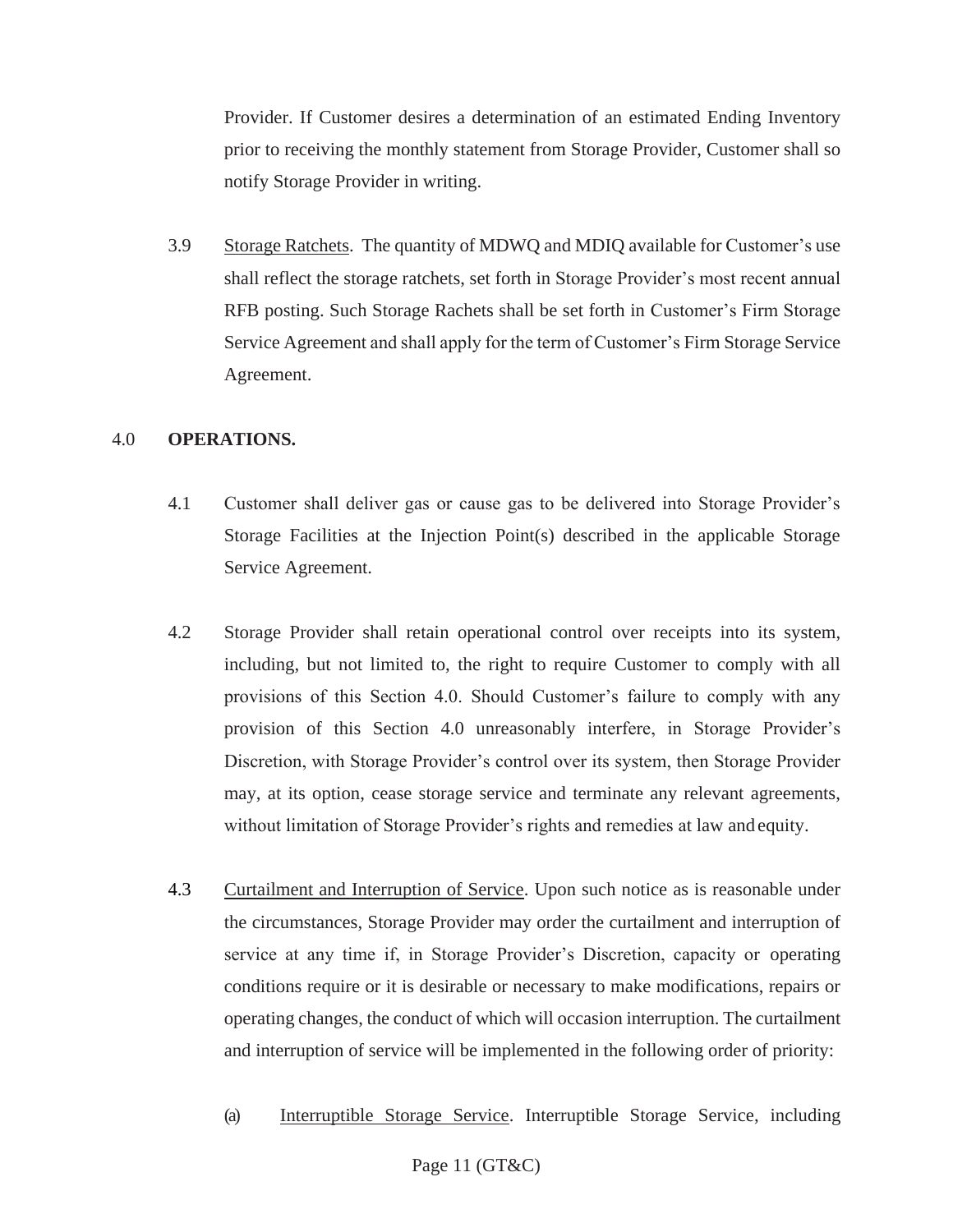Interruptible Park Service and Interruptible Loan Service, will be interrupted or curtailed first, based on the highest economic value as determined by Storage Provider in its Discretion, with the Customer's Storage Service Agreement with the lowest economic value to be curtailed first and then in an ascending order of economic value. Service will be curtailed on a pro rata basis where two or more Customers' Storage Service Agreements have the same economic value. Modifying a Storage Service Agreement or Transaction Confirmation to alter the economic order of curtailment after a curtailment order has been issued is prohibited.

- (b) Firm Storage Service. Firm Storage Service and capacity associated with firm capacity leases will be curtailed pro rata on the basis of actual nominations received for the service parameter (e.g., withdrawals) to be curtailed.
- 4.4 Storage Provider shall not be liable for any loss or damage to any person or property caused, in whole or in part, by any interruption of service, except to the extent caused solely by Storage Provider's gross negligence or willfulmisconduct.
- 4.5 Storage Provider shall have the right to perform storage tests when necessary to maintain and ensure the operational integrity of Storage Provider's Storage Facilities.

# <span id="page-27-0"></span>5.0 **CONSTRUCTION OF STORAGE FACILITIES.**

5.1 Storage Provider shall not under any circumstances be obligated to construct or add facilities to receive or deliver gas under a Storage Service Agreement.

# <span id="page-27-1"></span>6.0 **RATES.**

6.1 Customer shall be responsible for paying all rates and charges for services provided by Storage Provider under the Customer's Storage Service Agreement(s), and the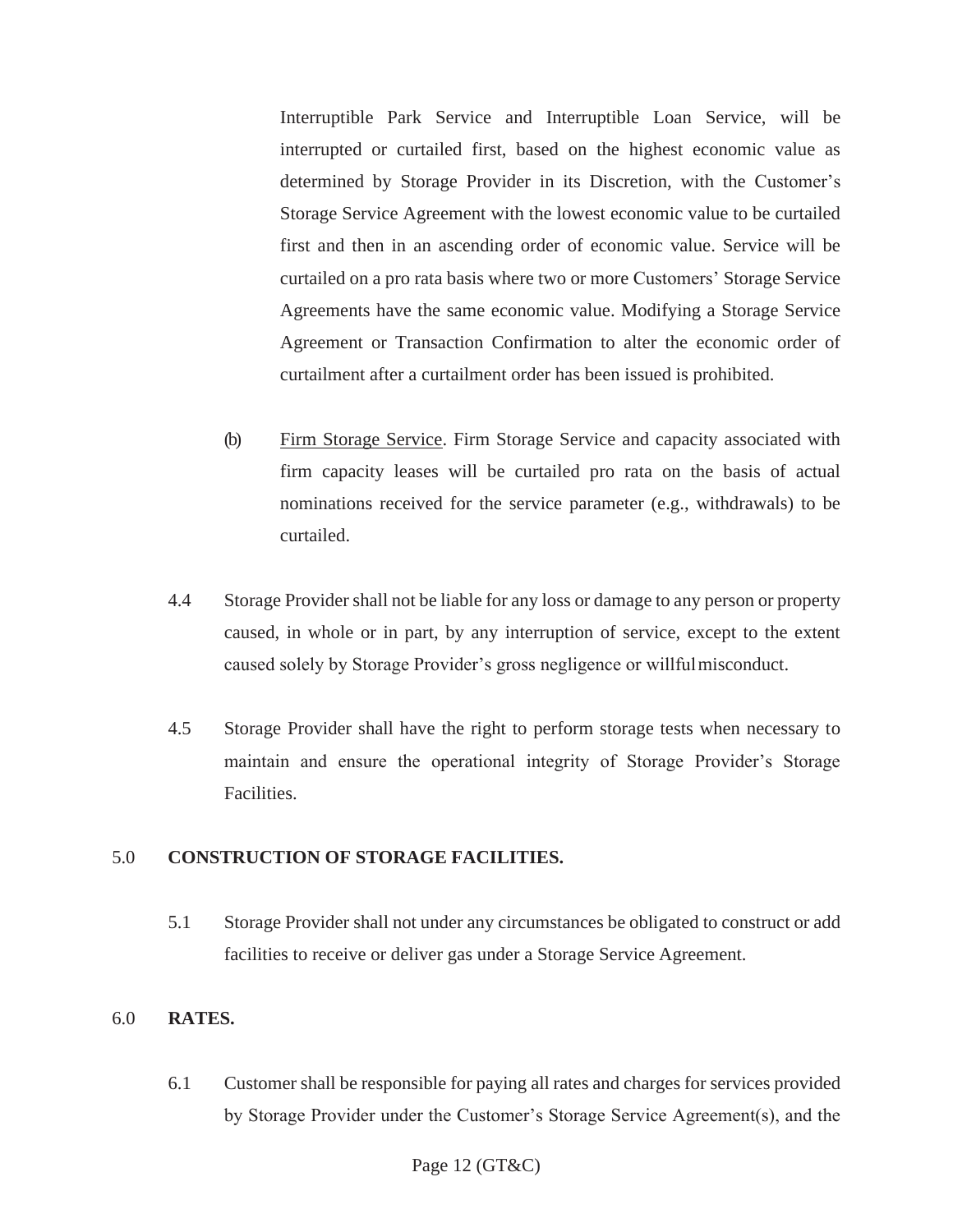respective Transaction Confirmation Exhibit(s) thereto, where applicable. All of such rates and charges will be calculated based on the applicable rates set forth in the applicable Storage Service Agreement and the Transaction Confirmation Exhibit(s) thereto. All references to prices, fees, charges or other monetary amounts will be in U.S. dollars unless otherwise expressly provided in the applicable Storage Service Agreement(s) and Transaction Confirmation Exhibit(s).

6.2 Rates charged for storage services shall be agreed to between Storage Provider and Customer pursuant to Storage Provider's FERC-approved market-based rate authority (see, e.g., 93 FERC ¶ 61,031 (2000); 80 FERC ¶ 61,250 (1997)).

# <span id="page-28-0"></span>7.0 **STORAGE FUEL REIMBURSEMENT.**

7.1 Customer shall reimburse Storage Provider for Storage Fuel based on nominated receipt volumes for injection into Storage Provider's Storage Facilities using the Storage Fuel retention methodology set forth in Exhibit A.

#### <span id="page-28-1"></span>8.0 **REGULATORY REQUIREMENTS.**

- 8.1 Storage Provider's interstate storage service shall be in accordance with and subject to the requirements of Section 311(a)(2) of the NGPA and FERC's rules and regulations adopted pursuant thereto. Storage Provider's intrastate storage service (if any) shall be in accordance with and subject to the laws, rules and regulations of the State of Oklahoma.
- 8.2 Storage Provider agrees to proceed with reasonable diligence during the term of a Customer's Storage Service Agreement with the filing for and prosecution of any authorizations as may be required for the storage of the gas hereunder or the rate charged therefor. Storage Provider reserves the right to pursue any necessary regulatory filings with FERC and any other governmental or regulatory body having jurisdiction in such matter as it deems to be in its best interest, including the right to file whatever pleadings and motions it deems desirable. In the event Storage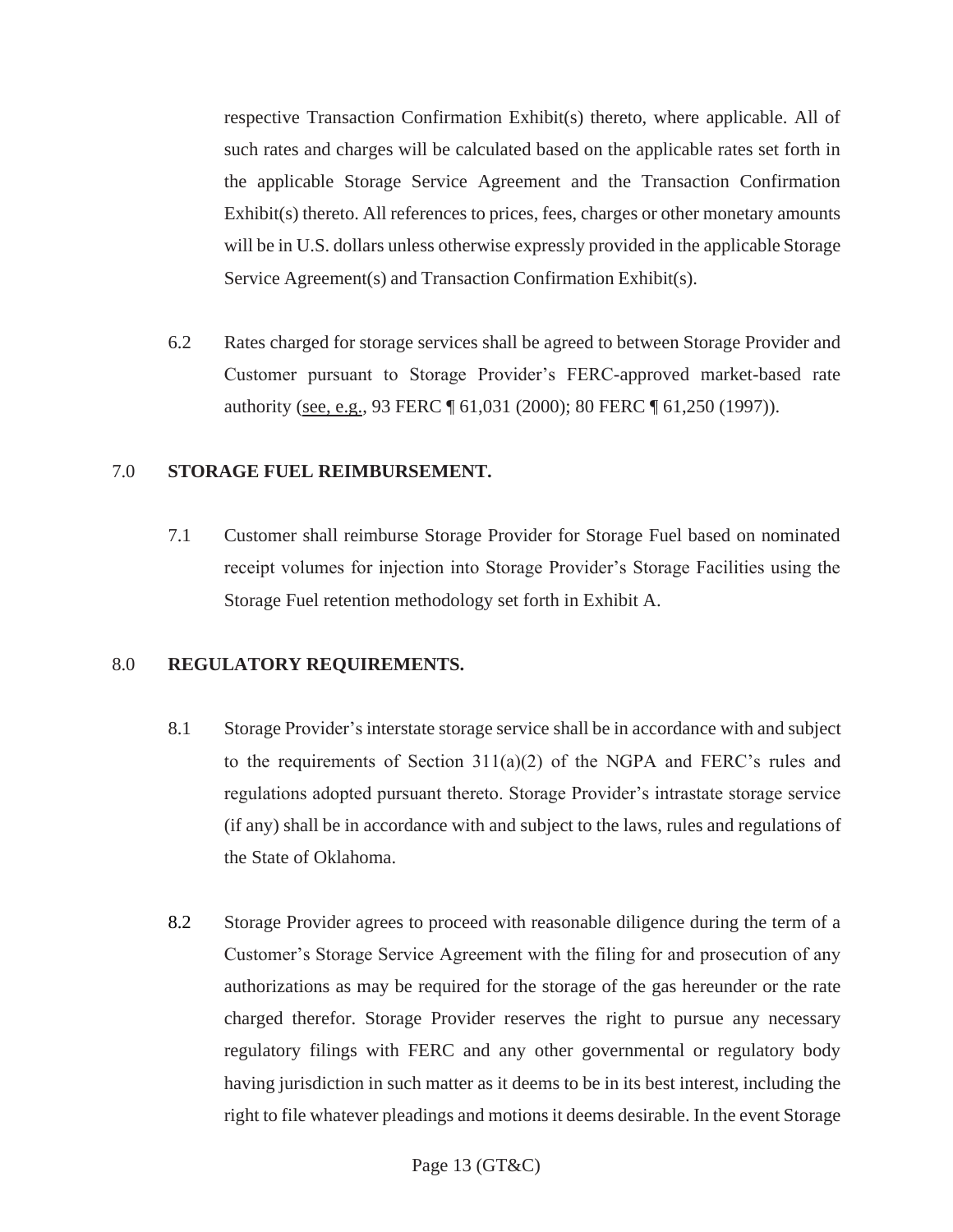Provider has obtained such necessary regulatory authorization, but the terms and conditions are significantly different than those terms originally filed with the regulatory agency, or in the event FERC rejects or modifies this Statement of Operating Conditions, as it may be amended by Storage Provider from time to time, Storage Provider shall pursue other reasonable options to continue providing the storage service or, at Storage Provider's option, terminate the service.

# <span id="page-29-0"></span>9.0 **PRESSURES.**

9.1 Storage Provider shall not be obligated to receive gas hereunder at pressures exceeding the maximum allowable operating pressures prescribed under any applicable governmental regulations.

#### <span id="page-29-1"></span>10.0 **BILLING, ACCOUNTING, TAXES, AND REPORTS.**

- 10.1 On or about the tenth  $(10<sup>th</sup>)$  Working Day of each Month after delivery of Gas has commenced under Customer's Storage Service Agreement, Storage Provider shall render to Customer a statement for the preceding Month setting forth the total quantity of Gas, and the Btu content thereof, at the Point(s) of Receipt and Point(s) of Withdrawal which was received and delivered, respectively, the amount due Storage Provider by Customer for the storage services performed hereunder and such other information sufficient to explain and support any adjustments made by Storage Provider in determining the amount billed.
- 10.2 Customer shall pay Storage Provider the amount due on the later of the twenty-fifth  $(25<sup>th</sup>)$  Day of the Month following the Month of production or (i) ten (10) Days after the date of the invoice described in Section 8.1; or (ii) ten (10) Days after the date of any other invoice Storage Provider renders. In the event Customer fails to timely pay Storage Provider according to this Section, Storage Provider may assess and Customer shall pay an interest charge equal to one and one-half percent (1.5%) per Month on the unpaid balance. Further, in the event Customer fails to timely pay Storage Provider according to this Section, Storage Provider may, in its Discretion,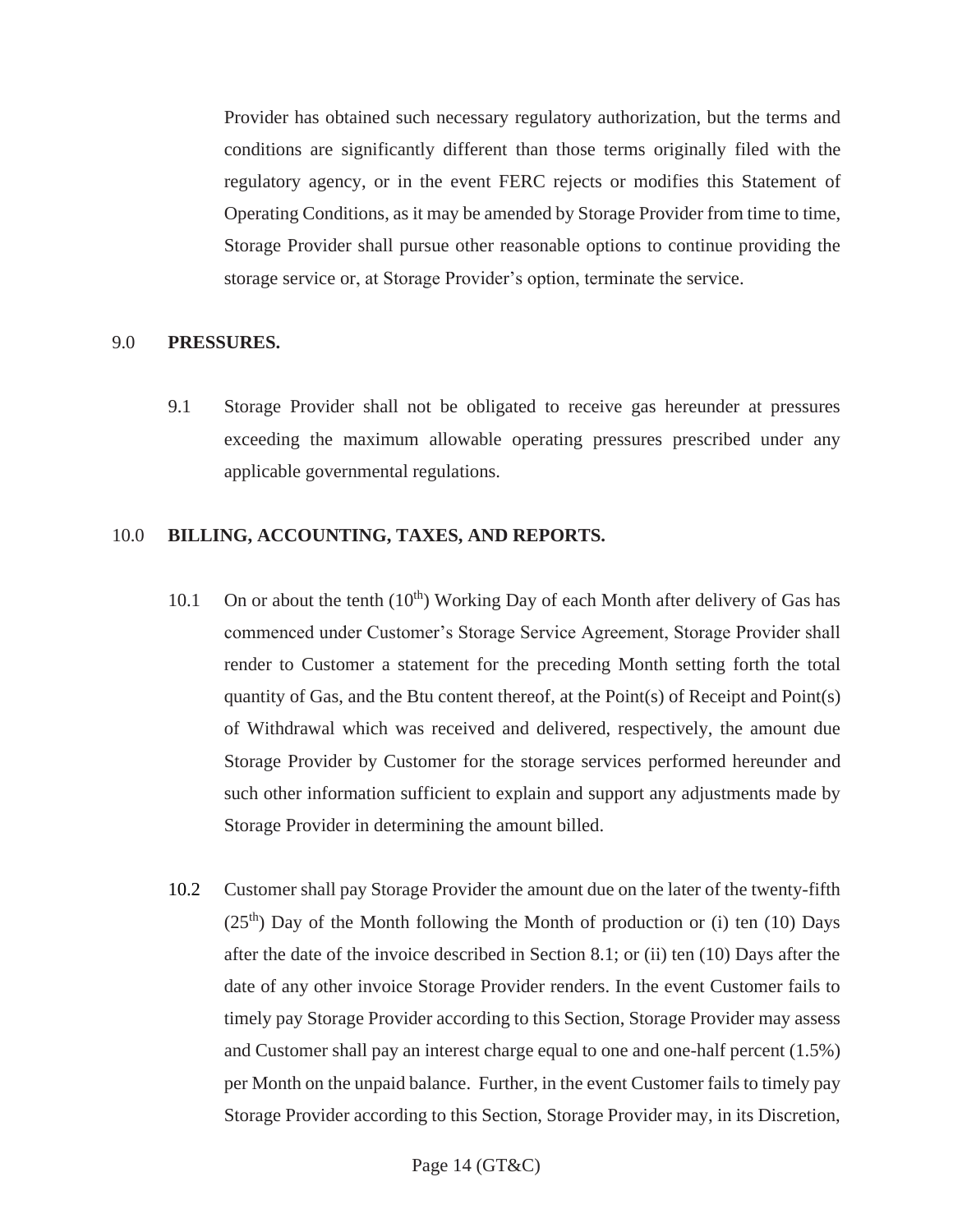suspend all storage services pursuant to Section 10.6. To the extent Customer has any outstanding unpaid invoices, any payments received by Storage Provider will be first applied to such invoices.

- 10.3 Under Firm Storage Service Agreements for which demand charges are applicable, Storage Provider will submit an invoice to Customer for demand charges during the month preceding the month to which such demand charges apply. Payment of such invoices shall be due on the latter of (i) the  $25<sup>th</sup>$  day of the month in which such invoice is received or (ii) ten (10) Working Days after the receipt of the invoice (the "Demand Payment Date"). Customer shall pay the full amount of the demand charges set forth on the invoice on or before the Demand Payment Date. In the event that Customer does not make timely payment of demand charges on or before the Demand Payment Date as required by this Section 10.3, Storage Provider may exercise all of its rights available at law and pursuant to the Storage Service Agreement. In the event Customer fails to timely pay Storage Provider according to this Section, Storage Provider will assess and Customer shall pay an interest charge equal to one and one-half percent (1.5%) per Month on the unpaid balance. Further, in the event Customer fails to timely pay Storage Provider according to this Section, Storage Provider may, in its Discretion, suspend all Gas storage services pursuant to Section 10.6.
- 10.4 Customer and Storage Provider shall have the right at any and all reasonable times to examine the books and records of the other Party to the extent necessary to verify the accuracy of any statement, charge, computation or demand made under or pursuant to a Storage Service Agreement, including the Statement of Operating Conditions. The Parties agree to schedule such audits in advance and at mutually agreeable times. Within thirty (30) Days following any such audit, the auditing Party shall notify the audited Party of the results of such audit and specifically, whether the accuracy of any statement, charge, computation or demand will be challenged. Such books and records shall be kept for not less than two (2) years following the month the charge was billed or the credit issued ("Exception Period"). All charges and credits shall be conclusively deemed to be correct and accurate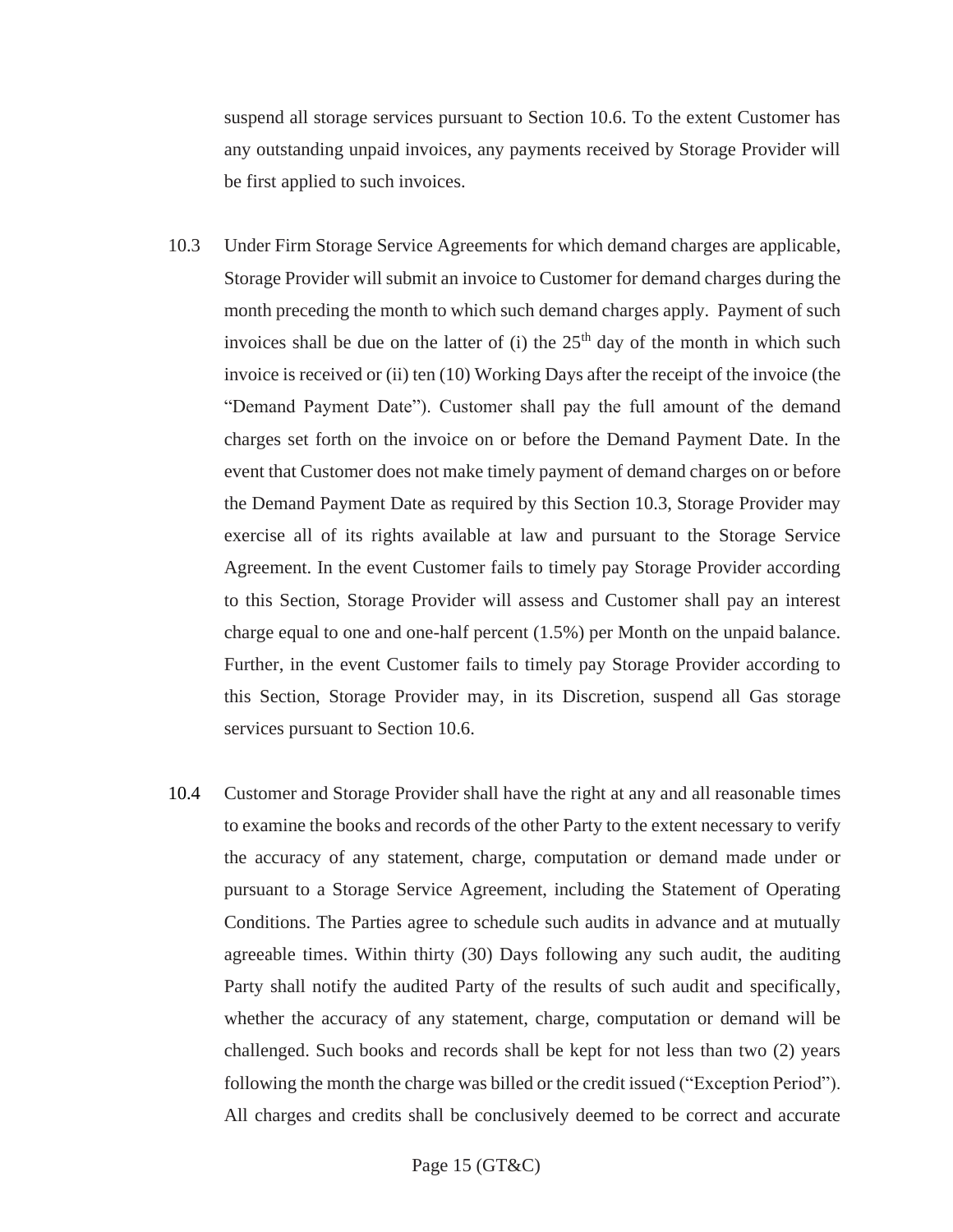unless written exception is taken to specific charges or credits within the Exception Period. All charges and credits beyond the Exception Period and not subject to written exception are considered final and not subject to review or adjustment with regard to any such statement, charge, computation or demand made under or pursuant to a Contract, including the Statement of Operating Conditions. In the event the examination of either Party's records requires disclosure of confidential third party agreements, the auditing Party shall use the services of an independent third party auditor who shall be required to keep the terms of such third party agreements confidential and shall disclose confidential information only to the extent necessary to render the audit. Any requested disclosure of confidential information to the auditing Party must be submitted to the audited Party for approval. The cost of any independent third party auditor shall be borne by the auditing Party.

- 10.5 Customer agrees to reimburse Storage Provider for all taxes that may be levied upon and/or paid by Storage Provider, including taxes assessed by counties, with respect to Customer's storage inventory and storage services rendered on Customer's behalf hereunder.
- 10.6 If Customer in good faith disputes any amount billed hereunder, Customershall not be required to pay interest in accordance with Section 10.2 on any such amount that is ultimately determined to be in error; provided, however, interest shall be due if such amount billed isfound not to be in error. Customershall pay when due the full amount of the invoice, including the amount in dispute, and Storage Provider shall refund with interest any disputed amount that ultimately is determined to be in error. If Customer fails to pay any amount due hereunder, Storage Provider may, in addition to exercising any other rights it may have under the Contract, under the Statement of Operating Conditions, at law, or in equity, suspend service, including deliveries of Gas, subject to Storage Provider providing forty-eight (48) hours written notice of such intention to suspend. In the event Storage Provider pursues collection on late payment, Customer shall be liable for any and all expenses and costs, including court costs and reasonable attorney fees, incurred as a result of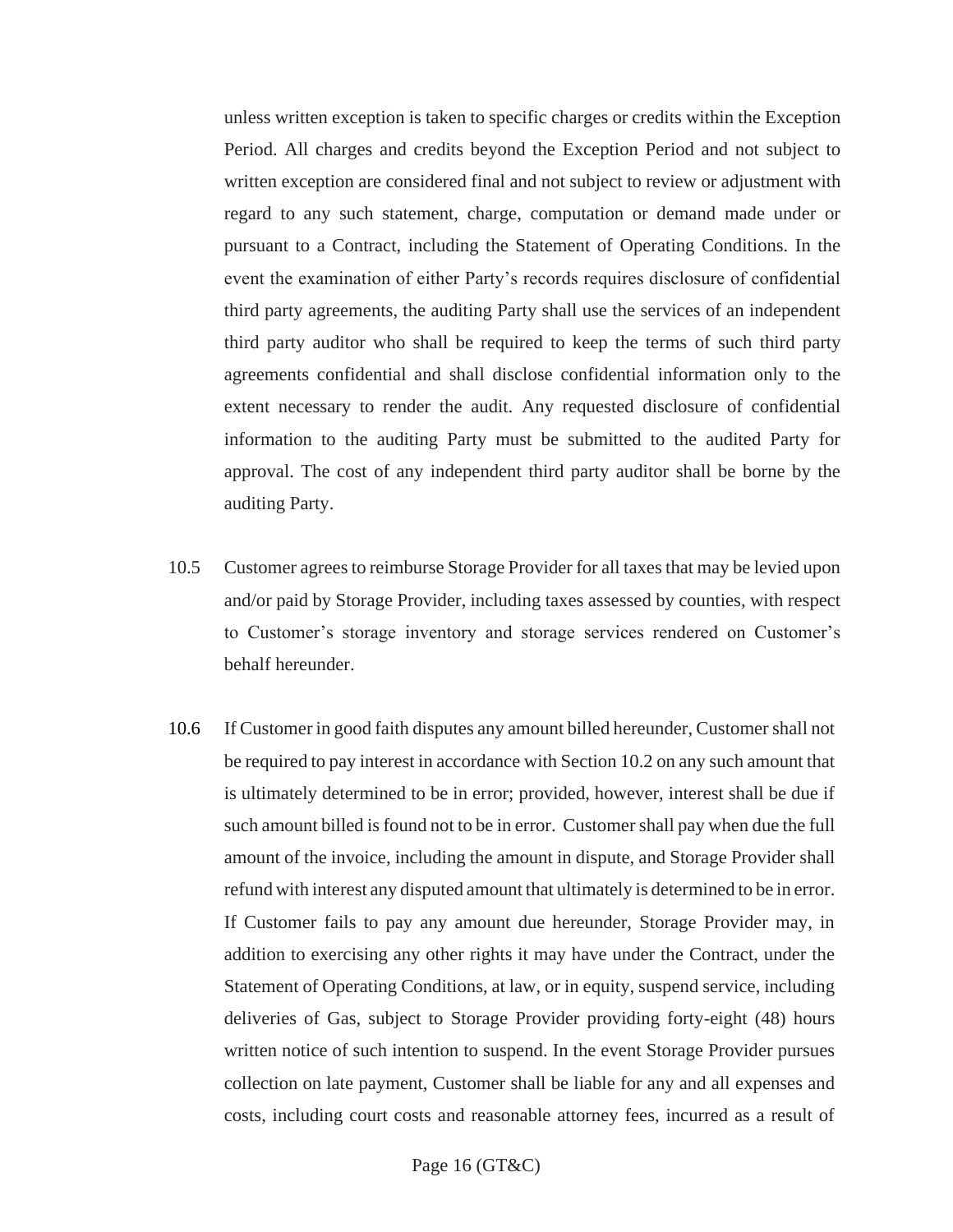such failure to timely pay.

- 10.7 Storage Provider may set off any amount owed by Storage Provider to Customer under any Contract(s) against the amount owed by Storage Provider or any affiliate of Storage Provider under any Contract(s) and any other agreements.
- 10.8 Nothing herein contained shall be construed to deny any Customer any rights which it may have under the FERC rules and regulations, including the right to participate fully in rate proceedings by intervention in whole or part; provided, however, that such rights may be expressly waived by Customer in writing. In addition to the rates above, Customer shall pay in advance all applicable state and federal filing, reporting, and application fees incurred by Storage Provider for providing storage and storage-related services.
- 10.9 If any governmental authority promulgates any law on or after the date a Storage Service Agreement is executed or on or after the date of a Transaction Confirmation that obligates Storage Provider to incur any new or additional costs and expenses associated with performing the storage services, including, but not limited to, expenses related to the emission, inventory, monitoring, reporting, or control of carbon dioxide, methane, nitrous oxide, hydrofluorocarbons, perfluorocarbons, sulfur hexafluoride, or other greenhouse gases, Storage Provider will provide Customer with timely notice. The notice will identify the law, summarize the costs and expenses to be incurred by Storage Provider, and identify that portion of such costs and expenses allocable to Customer's gas on a pro rata basis. Storage Provider and Customer will then attempt to agree to an amendment to the Storage Services Agreement and/or Transaction Confirmation to allow Storage Provider to recover the portion of such costs and expenses allocable to Customer's Gas on a pro rata basis. If Storage Provider and Customer are unable to agree to such an amendment within ninety (90) days of receipt of Storage Provider's notice, Storage Provider may terminate the Transaction Confirmation upon notice to Customer.

#### <span id="page-32-0"></span>11.0 **WARRANTY AND INDEMNIFICATION.**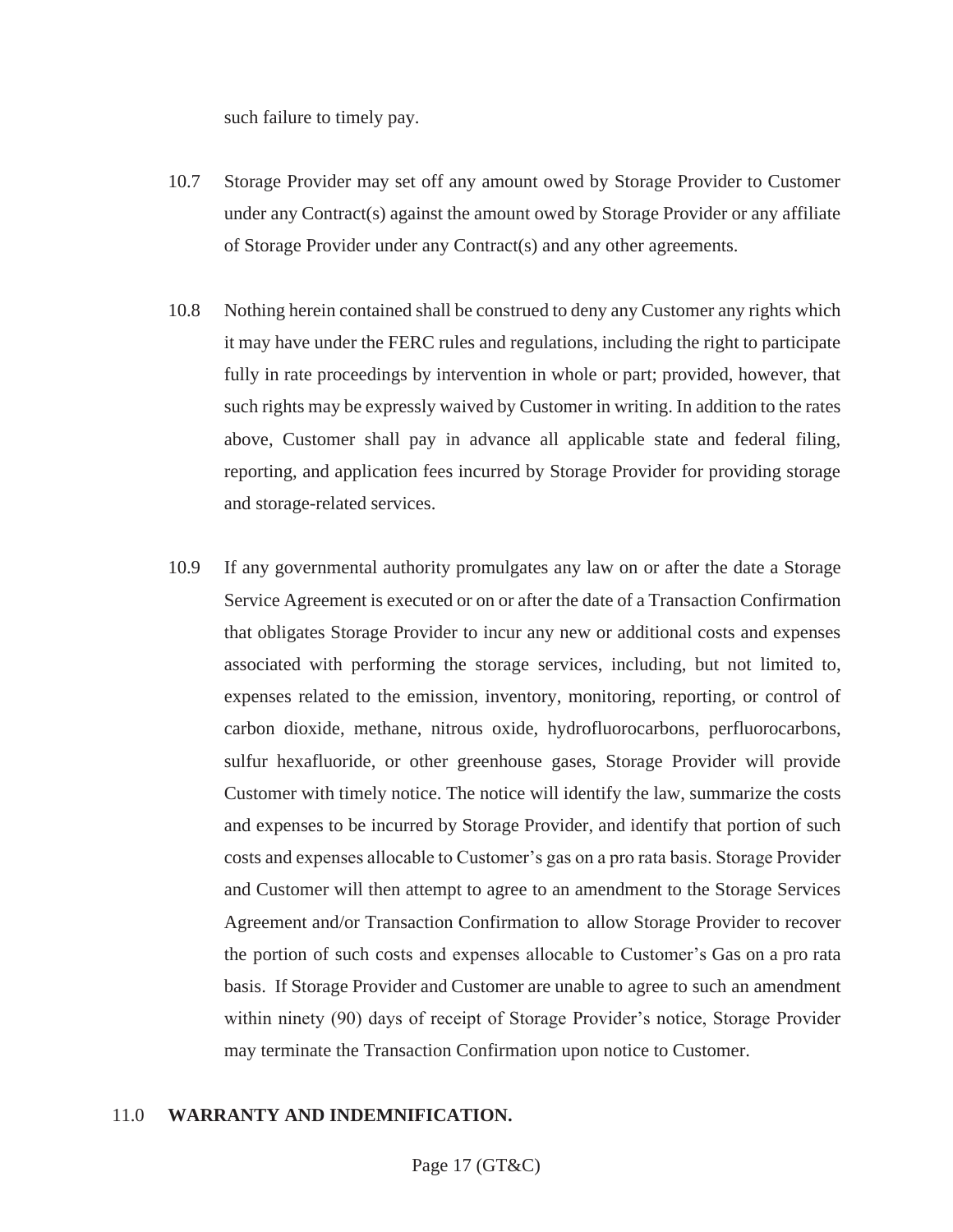11.1 Each Party hereby warrants to the other that at the time of receipt or delivery of gas hereunder, it will have the right to receive or deliver, as the case may be, such gas, and that such gas shall be free and clear of all liens and adverse claims; and each Party agrees, with respect to the gas received or delivered by it, to indemnify the other Party against all suits, actions, debts, accounts, damages, costs (including reasonable attorney fees), losses and expenses arising from or out of any adverse claim of any and all persons to or against said gas while that Party has responsibility for the gas.

#### <span id="page-33-0"></span>12.0 **GOVERNMENT REGULATIONS.**

- 12.1 All of the provisions of any Storage Service Agreement are hereby expressly made subject to all present and future applicable federal or state laws, and present and future applicable orders, rules and regulations of governmental authorities having jurisdiction. Except as otherwise provided herein, in the event any provision of a Storage Service Agreement or of these General Terms and Conditions is found to be inconsistent with or contrary to any law, order, rule or regulation, such law, order, rule or regulation shall be deemed to control, and the Storage Service Agreement or these General Terms and Conditions, to the extent possible, shall be regarded as modified accordingly and as so modified shall continue in full force and effect.
- 12.2 Any Storage Service Agreement will be entered into by Storage Provider in the good faith understanding that all acts, obligations, and services performed or to be performed by Storage Provider thereunder, and the charges assessed, are exempt from the regulation of FERC or any successor federal governmental authority, except as presently provided by Section 311(a)(2) of the NGPA and FERC's relevant regulations thereunder. Storage Provider reserves the right to terminate the Storage Service Agreement immediately if, in the opinion of counsel for Storage Provider, any act shall occur or be seriously threatened to occur which is in any way inconsistent with such understanding.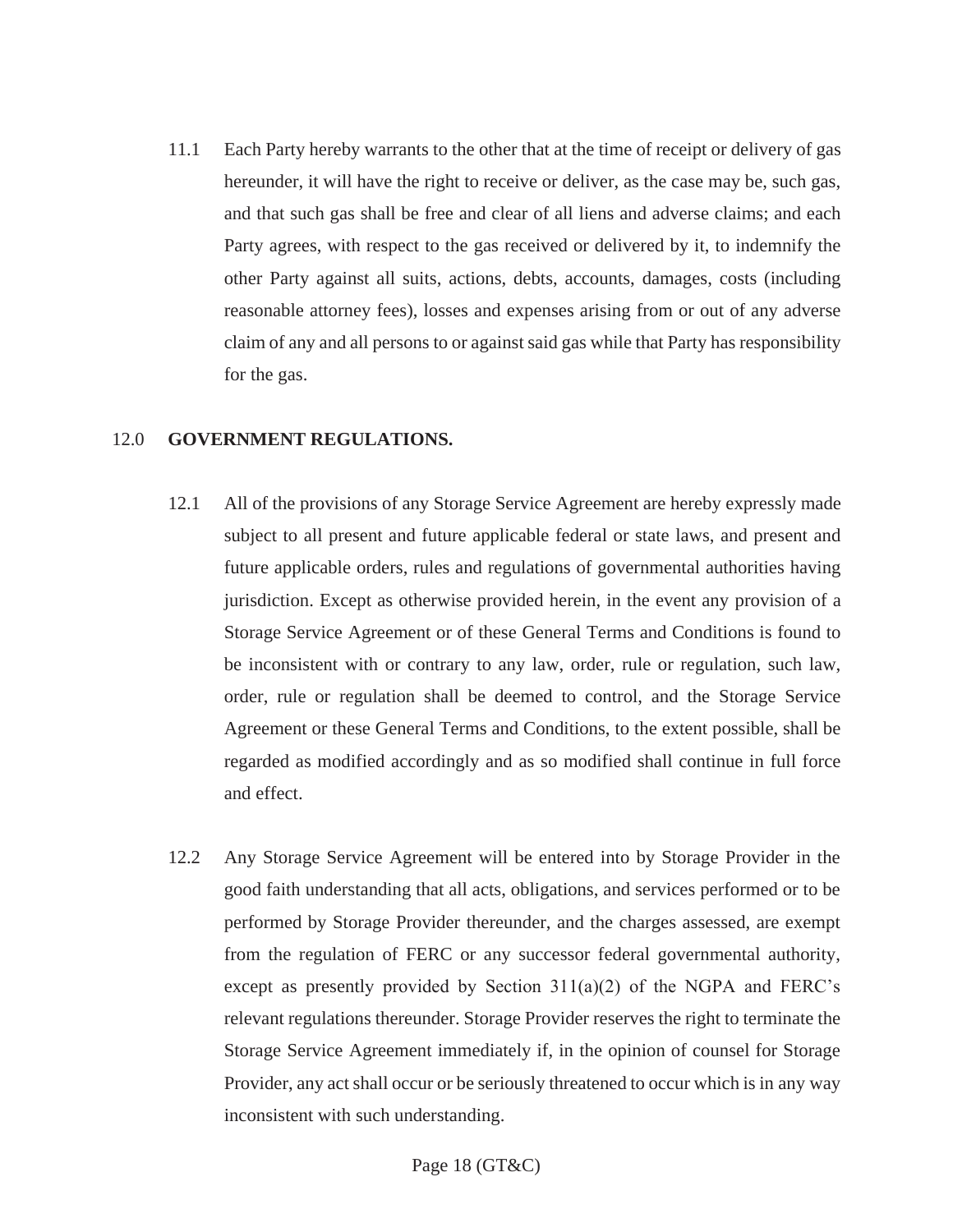12.3 Equal Employment Opportunity. Storage Provider and Customer agree to comply with any and all applicable executive orders and acts pertaining to equal opportunity employment.

# <span id="page-34-0"></span>13.0 **FORCE MAJEURE.**

- 13.1 In the event either Customer or Storage Provider is rendered unable, wholly or in part, by reason of Force Majeure to carry out its obligations under the Storage Service Agreement (other than the obligation to make payment of amounts due hereunder), it is agreed that such Party shall give notice and reasonable full particulars of such Force Majeure by electronic mail, facsimile transmission or in writing to the other Party within a reasonable time after the occurrence of the cause relied on, and the obligations of the Party giving such notice, so far as they are affected by such Force Majeure, shall be suspended during the continuance of any inability so caused, but for no longer period, and such cause shall, so far as possible, be remedied with all reasonable dispatch.
- 13.2 The obligations of Customer and Storage Provider shall also be suspended during the continuance of any Force Majeure situation to the extent Force Majeure conditions on Storage Provider's transmission system prevent the injection or withdrawal of gas for Customer's account.
- 13.3 The term, "Force Majeure," as employed herein shall mean acts of God; strikes, lockouts, or other industrial disturbances; conditions arising from a change in governmental laws, orders, rules, or regulations; acts of public enemy; wars; blockages; insurrections; riots; acts of sabotage or terrorism; epidemics; landslides; lightening; earthquakes; fires; storms; floods; washouts; arrests and restraints of governments and people; civil disturbances; explosions; breakage or accident to machinery or lines of pipe; the necessity for making repairs, tests, alterations, or performing maintenance to machinery or lines of pipe; freezing of wells or lines of pipe; partial or entire failure of wells or treating facilities; and any other causes,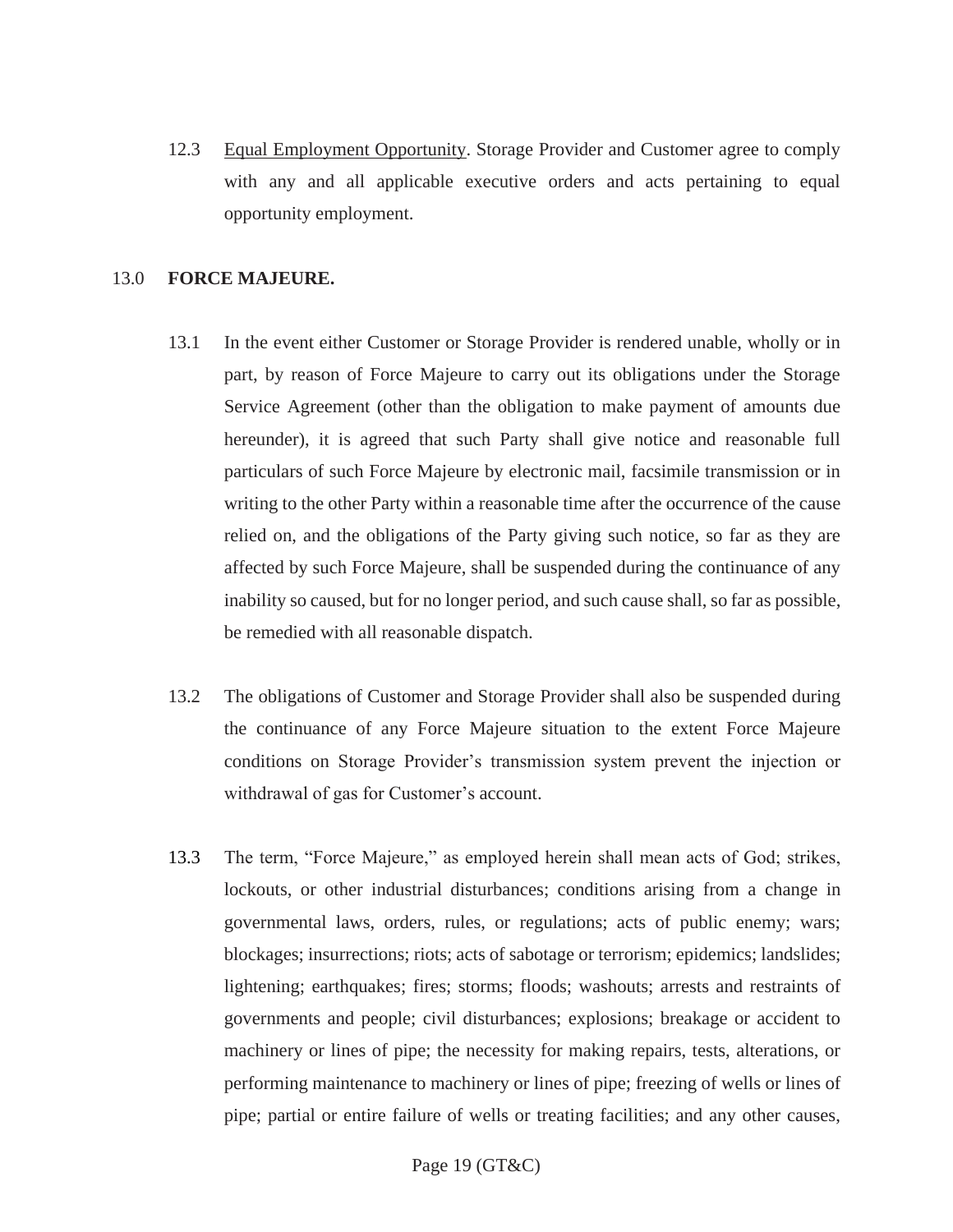whether of the kind herein enumerated or otherwise, not within the control of the Party claiming suspension, and which by the exercise of due diligence, such Party is unable to prevent or overcome. Such term shall likewise include: (a) those instances where either Storage Provider or Customer is required to obtain servitudes, rights-of-way, grants, permits or licenses to enable such Party to fulfill its obligations under the Contract; the inability of such Party to acquire or the delays on the part of such Party in acquiring, at reasonable costs, and after the exercise of reasonable diligence, such servitudes, rights-of-way, grants, permits, or licenses, and (b) those instances where either Storage Provider or Customer is required to furnish materials and supplies for the purpose of constructing or maintaining facilities or is required to secure permits or permission from any governmental agency to enable such Party to fulfill its obligations under the Contract, the inability of such Party to acquire, or the delays on the part of such Party in acquiring, at reasonable costs, and after the exercise of reasonable diligence, such material and supplies, permits and permissions.

- 13.4 It is understood and agreed that the settlement of strikes or lockouts shall be entirely within the discretion of the Party having the difficulty, and that the above requirement that any Force Majeure shall be remedied with all reasonabledispatch shall not require the settlement of strikes or lockouts by acceding to the demands of the opposing Party when such course is inadvisable in the discretion of the Party having the difficulty.
- 13.5 Notwithstanding the foregoing, it is specifically understood and agreed by the Parties hereto that Force Majeure shall in no way terminate the Parties' obligations to balance those volumes of gas received and delivered hereunder.

#### <span id="page-35-0"></span>14.0 **POSSESSION, RISK OF LOSS AND USE OF GAS.**

14.1 As between Storage Provider and Customer, Customer shall be deemed to be in exclusive control and in possession of gas prior to such gas being received by Storage Provider at the Injection Point(s) and responsible or any damages, losses or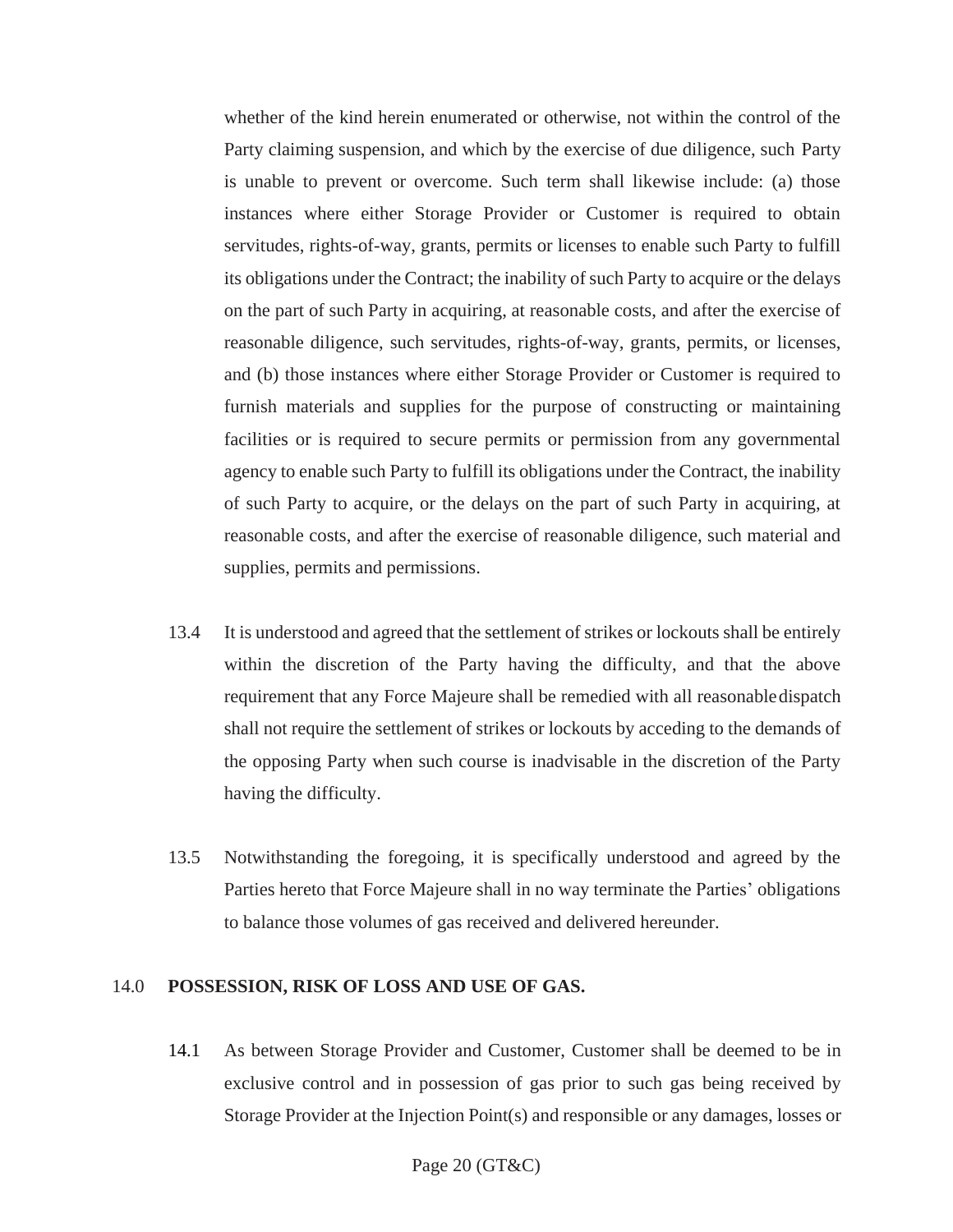injuries caused thereby, except for injuries or damages which shall be occasioned solely and proximately by the negligent acts or omissions of Storage Provider. After Customer delivers or causes gas to be delivered to Storage Provider at the Injection Point(s), Storage Provider shall be deemed to be in exclusive control and possession of such gas, and responsible for any injuries or damages caused thereby, until it is redelivered to Customer or for the account of Customer at the Withdrawal Point(s), except injuries and damages which shall be occasioned solely and proximately by the negligent acts or omissions of Customer following such delivery. At the Withdrawal Point(s), Customer shall thereafter be deemed to be in exclusive control and possession of such gas and responsible for any injuries or damages caused thereby, except injuries and damages which shall be occasioned solely and proximately by the negligent acts or omissions of Storage Provider.

# <span id="page-36-0"></span>15.0 **LIMITATION OF LIABILITY.**

15.1 Any provision in the Storage Service Agreement to the contrary notwithstanding, in no event will Storage Provider ever be liable under the Storage Service Agreement for consequential, incidental, indirect, prospective, punitive, special, exemplary or other similar damages, including without limitation, lost profits, loss of opportunity or penalties under any obligation to a third party, whether such damages are claimed under breach of contract, breach of warranty, negligence, gross negligence, willful misconduct, strict liability or any other theory or cause of action at law or in equity.

# <span id="page-36-1"></span>16.0 **WAIVERS AND NON-WAIVER OF FUTURE DEFAULT.**

16.1 Storage Provider shall have the right to waive any one or more specific defaults by Customer of any provision of the Storage Service Agreement; provided, however, that no such waiver shall operate or be construed as a waiver of any other existing or future default or defaults, whether of a like or different character. In no event will waivers be granted or denied in an unduly discriminatory manner.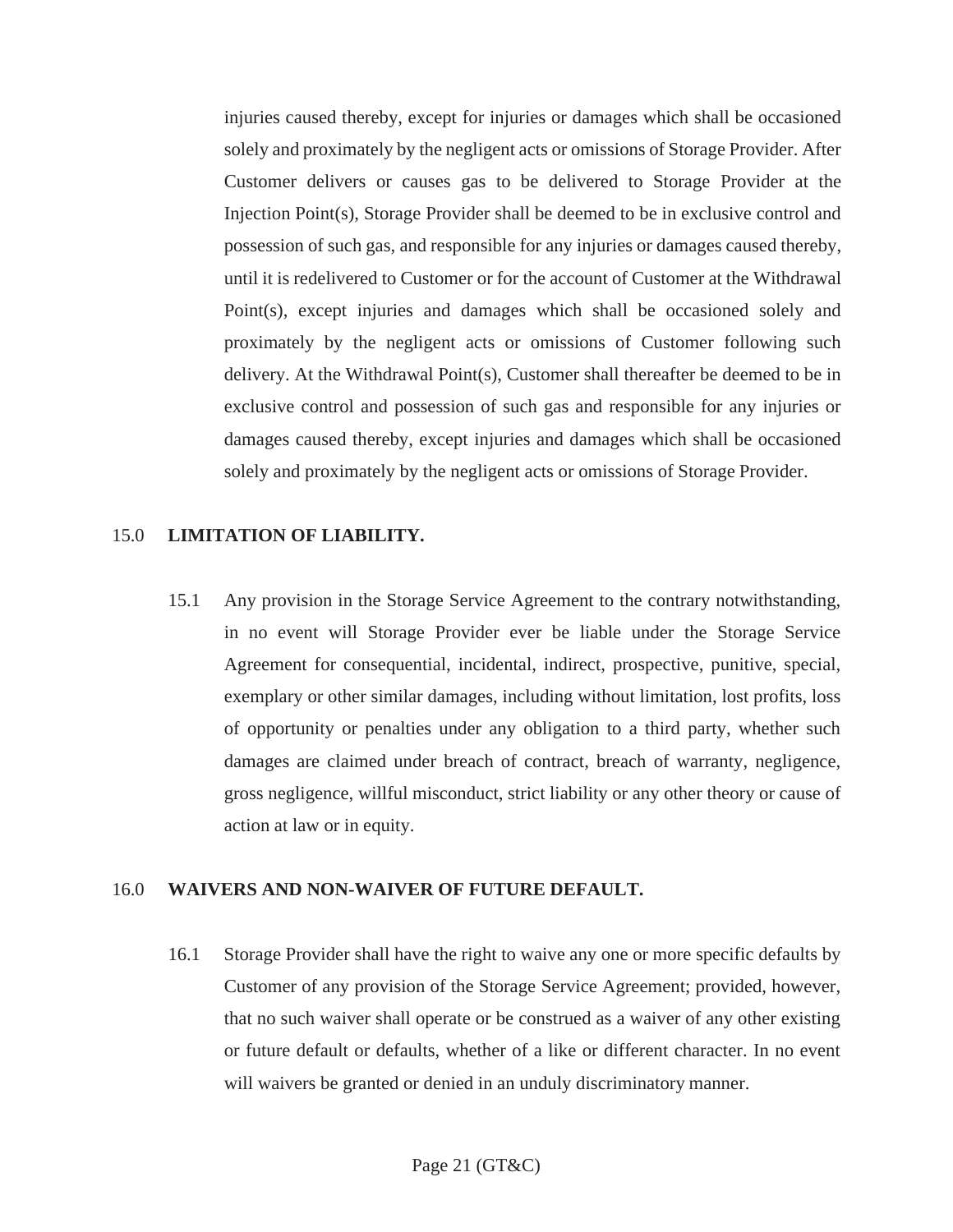#### <span id="page-37-0"></span>17.0 **CHOICE OF LAW.**

17.1 To the extent that FERC either does not have jurisdiction or declines to exercise jurisdiction, the interpretation and performance under Customer's Storage Service Agreement and this Statement of Operating Conditions and these General Terms and Conditions shall be in accordance with the laws of the State of Oklahoma, excluding any conflict of law principle that might refer such interpretation and performance to the laws of another jurisdiction. With respect to any cause of action associated directly or indirectly with the terms and conditions of a Storage Service Agreement and this Statement of Operating Conditions, Customer and Storage Provider hereby agree and consent to the exclusive jurisdiction of the State of Oklahoma, and acknowledge proper venue to be in either state or federal court located in Oklahoma County, Oklahoma, and hereby waiver and defenses or objections thereto; provided, however, that Storage Provider may agree to permit a court with jurisdiction to decide venue as to a specific matter or matters.

#### <span id="page-37-1"></span>18.0 **NOTICES.**

18.1 Except as herein otherwise provided, any communication, notice, request, demand, statement, or bill provided for in the Storage Service Agreement which any Party may desire to give to any other Party shall be in writing and mailed by first class mail to the post office address of the Party intended to receive the same, as the case may be, at the addresses each respective Party shall designate in the Storage Service Agreement or change by subsequent formal written notice to the other. Routine communications, including monthly statements and payments, may be mailed by either certified or ordinary first class mail.

#### <span id="page-37-2"></span>19.0 **RIGHT TO TERMINATE SERVICE.**

19.1 Storage Provider reserves the right to discontinue, on a non-discriminatory basis, all storage services that would subject Storage Provider to the FERC's jurisdiction under the Natural Gas Act. Storage Provider may cancel the affected Storage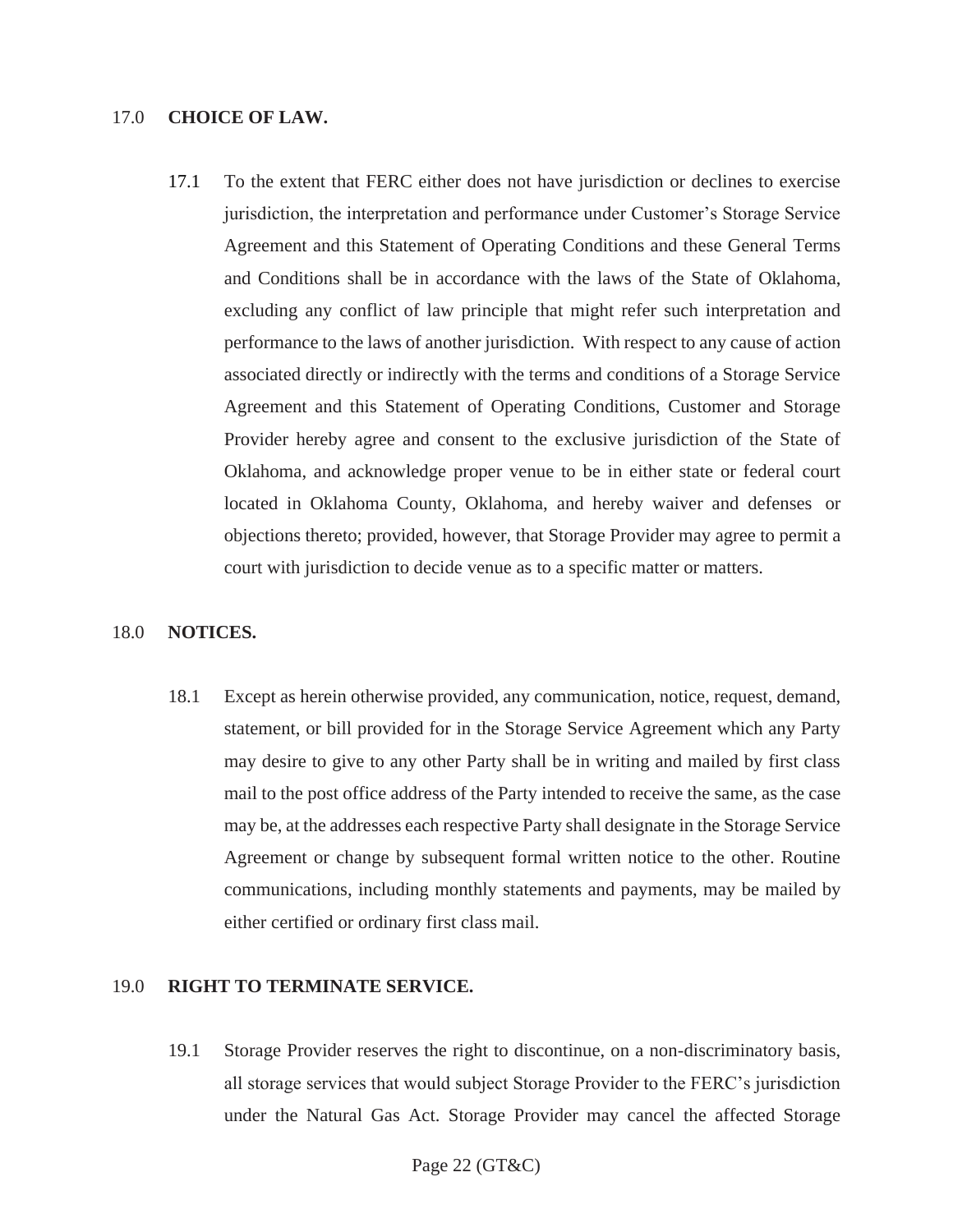Service Agreement(s) at any time on ninety (90) days prior written notice if no other reasonable options are available which will allow the continuation of such arrangements. Storage Provider shall be relieved from all obligations and liabilities upon the effective date of such notice of discontinuation and termination.

19.2 Storage Provider also reserves the right to terminate any Interruptible Service Agreement if the Customer has either not executed the respective agreement prior to the effective day of such agreement, or has failed to Nominate service under the agreement within one (1) year after execution of such agreement.

#### <span id="page-38-0"></span>20.0 **MISCELLANEOUS.**

- 20.1 Headings and Subheadings. The headings and subheadings contained in the Storage Service Agreement are used solely for convenience and do not constitute a part of the Storage Service Agreement between the Parties thereto, nor should they be used to aid in any manner in construing the Storage Service Agreement.
- 20.2 Successors and Assigns. The Storage Service Agreement shall be binding upon and inure to the benefit of the respective successors and assigns of the Parties thereto, but no assignment shall relieve any Party of its obligations thereunder unless such Party is expressly released in writing from said obligations by the Party to which it is obligated.
- 20.3 Entire Agreement. The Storage Service Agreement together with this Statement of Operating Conditions applicable to Storage Service shall constitute the entire agreement of the Parties hereto as to the matters contained herein, and there are no oral promises, agreement, or warranties affecting same. In the event of a conflict between Customer's Storage Service Agreement and the SOC, the terms of this SOC shall control.
- 20.4 Confidentiality. The terms of any Storage Service Agreement shall be kept confidential by the Parties except to the extent that any information must be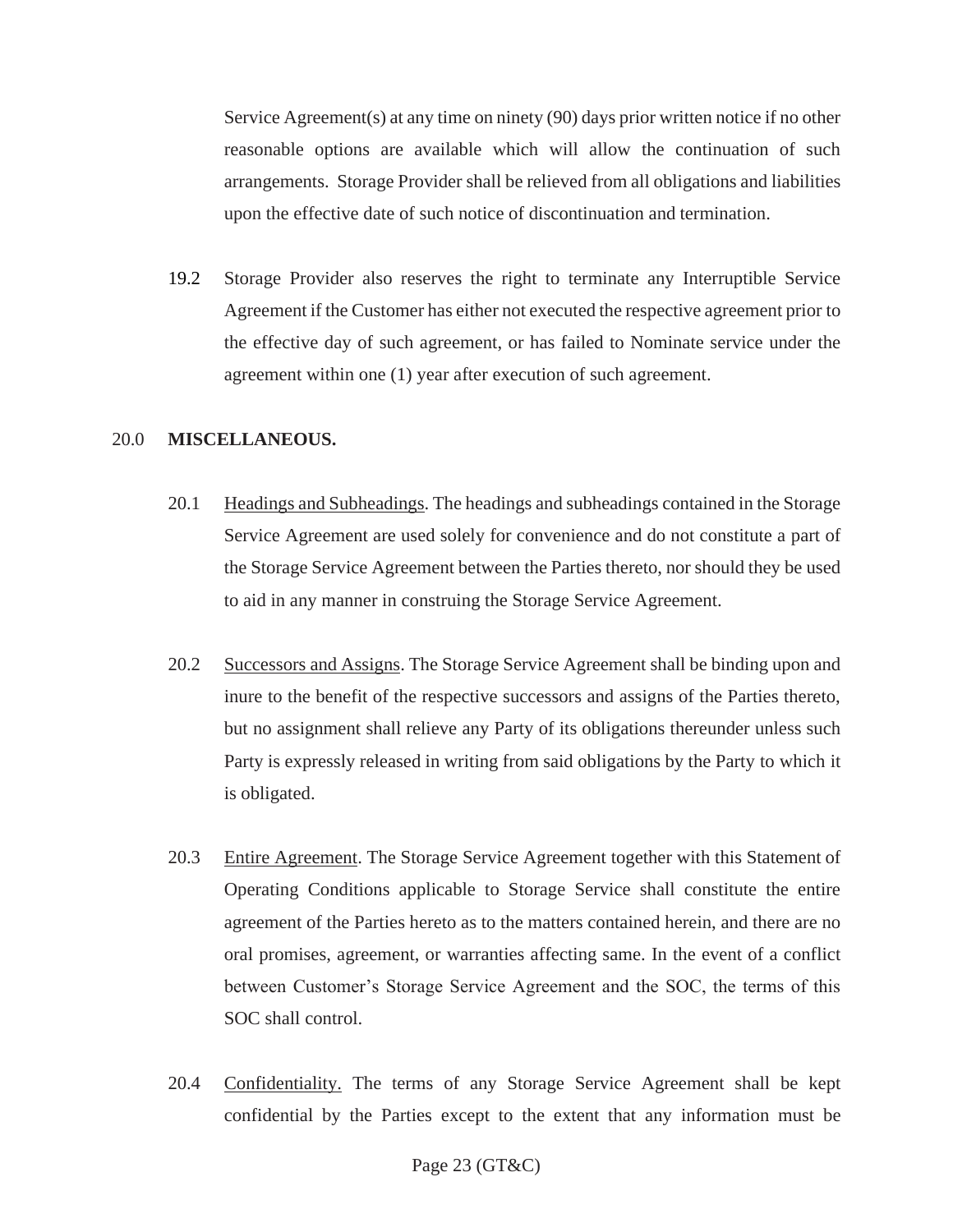disclosed to a third party required by law, for either Parties' financial reporting needs, or for the purpose of effectuating the Storage Service Agreement.